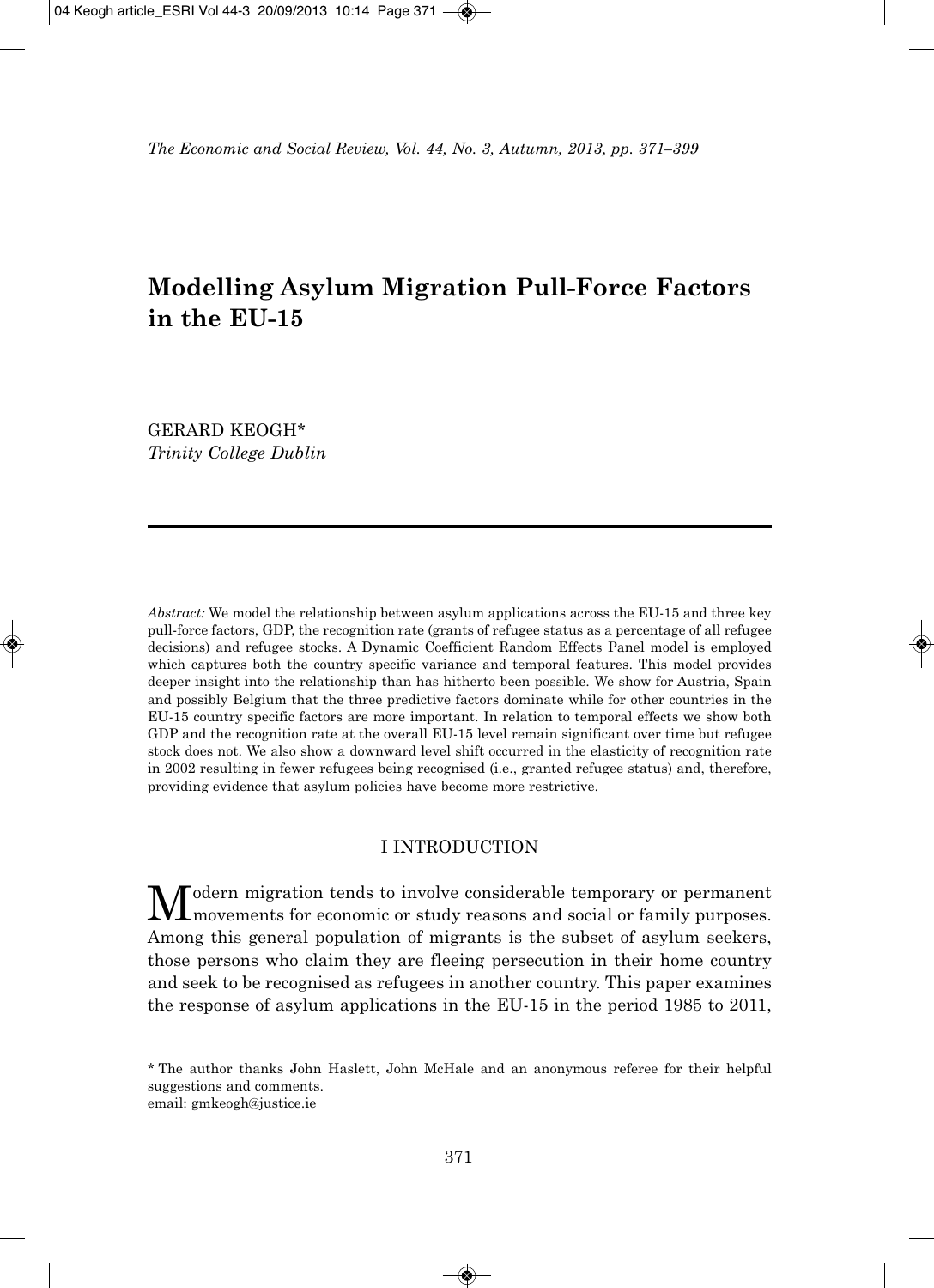to three key factors that are believed to attract asylum applications. These factors identified in previous studies, notably by Neuymer (2005a) and Hatton (2004, 2009), are GDP, the refugee stock and the recognition rate (grants of refugee status as a percentage of all refugee decisions). Respectively these pull-force factors reflect economic, family/network/social and administrative conditions (largely based on the perceived ease of access for an asylum seeker to an EU country) in the EU country. The key question of interest in this paper is "in which instances do these three factors apply and in which cases do other unexplained factors dominate?". We focus on two key questions that have not been addressed in previous studies. First, we quantify the importance of each of these three pull-factors at the overall EU level in terms of variance explained. Importantly, where the overall variance explained by these three pull factors (even though it may be statistically significant) at the EU level turns out to be small, then country specific factors are the primary determinants affecting asylum application levels. In Section V of this paper we show this is the case and accordingly analysis and asylum policy at the overall EU-15 level are quantitatively less important than at the individual country level.

Second, we test whether the relationship between asylum applications and these pull factors changed over time and remained statistically significant throughout the period. If the relationship is time invariant then the conclusions of previous studies (largely based around fixed or random effect models that neglect time evolution) are likely to be sound. However, if the nature of the relationship is dynamic, then other possibilities arise and the conclusions of previous studies may be cast into doubt. For example, if as we show the elasticity (equivalently, log of gravity reflecting the pull-force) of GDP remains constant then the findings of previous studies which neglect time effects are likely reliable in respect of GDP. However, if as we alternatively show in Section V in relation to the recognition rate that its elasticity is lower now than in earlier times, then all other things being equal, it may be asserted that the coordination of administrative procedures results in fewer asylum applications in the EU-15. This insight into the change in elasticity cannot be gleaned from previous studies.

Our key contribution is to answer these two questions and, therefore, validate or otherwise the conclusions of previous studies. This we accomplish by modelling and estimating the temporal relationship between asylum applications and these three pull-force factors in a novel and sophisticated way, while simultaneously controlling for country specific effects.

The remainder of the article is laid out as follows: the next section gives an overview of the asylum and refugee framework and considers past research in this area. Section III reviews asylum application trends in the EU-15 and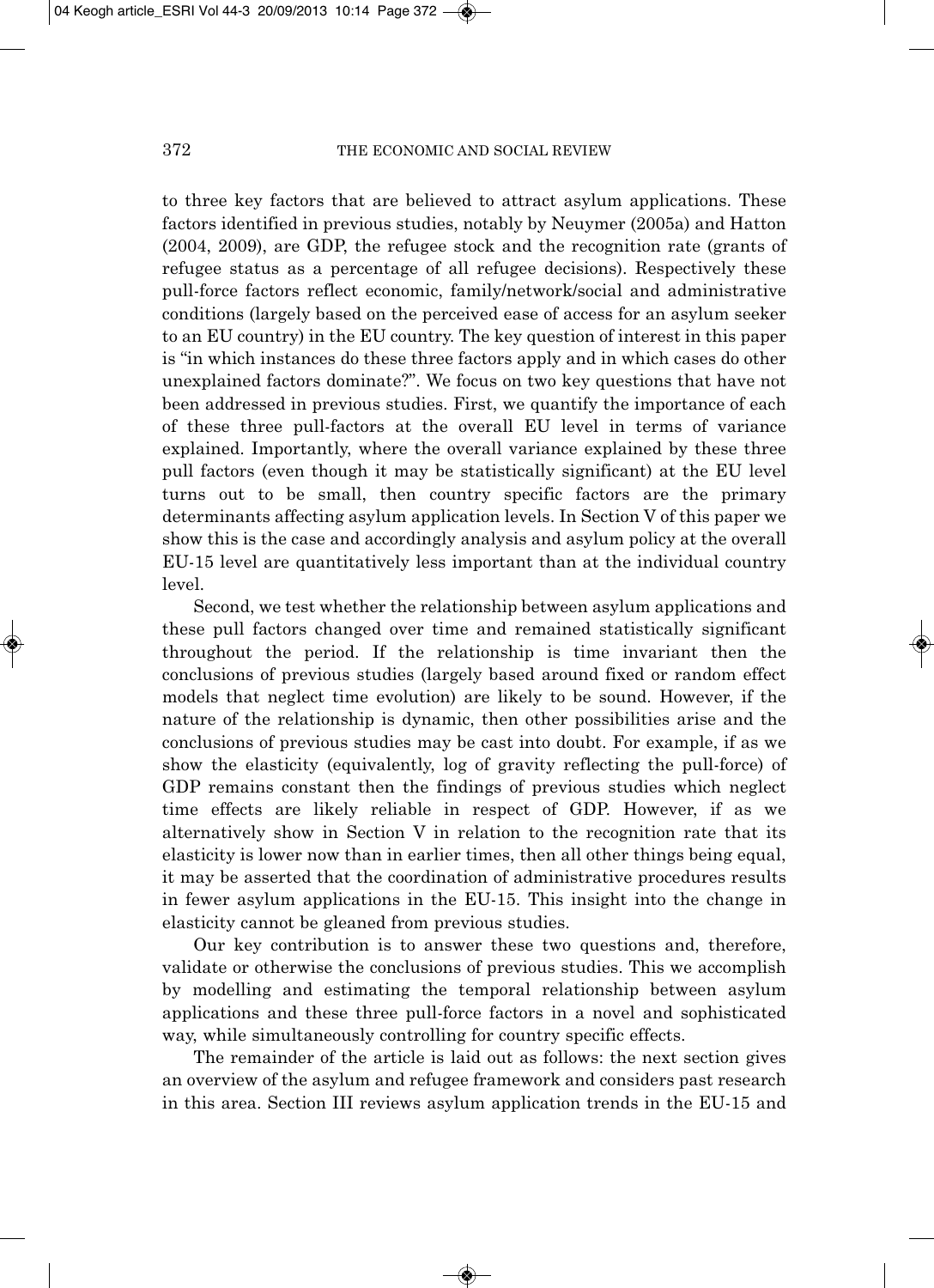explores the relationship between asylum application numbers over time and the three pull-force factors. In Section IV we describe our modelling methodology which is based on a time varying random effects panel model with parameters estimated by maximum likelihood computed via the Kalman Filter. Then in Section V we discuss the results derived from applying our model to the data and in particular we focus on explaining the components of variance and the evolution of the elasticity between asylum applications and each of the pull factors. In Section VI we draw our conclusions. The annual data used in this study are taken from, the annexes to the UNHCR Yearbooks for both asylum and refugee stock time series (http://www.unhcr. org/pages/4a02afce6.html), Penn World Tables (http: //pwt. econ.upenn.edu/) for GDP per capita in PPS (constant volume) referred to afterwards simply as GDP, and for population data Eurostat at (http://epp.eurostat.ec.europa. eu/portal/page/portal/ statistics/search\_data base).

### II THE EUROPEAN ASYLUM SYSTEM AND RELATED RESEARCH

### 2.1 *The Asylum Question*

The question of what makes an asylum seeker a "genuine refugee" is contentious (Robinson and Segrott, 2002). According to the 1951 Geneva Convention:

… a refugee is a person who owing to a well-founded fear of being persecuted for reason of race, religion, nationality, membership of a social or political group, is outside the country of his nationality, and is unable to, owing to such fear, or is unwilling to avail himself of the protection of that country.

Such persons enjoy the right of *non-refoulment* – that is they cannot be expelled or returned in any manner whatsoever to the frontiers of territories where their life or freedom is threatened. With this definition in mind and with considerable justification, refugee advocates argue that asylum seekers are pushed out of their home country by war, human rights abuses and/or the lack of a functioning government to provide protection. In such places of concern the sources of persecution are obvious. However, a key consideration is that most asylum seekers in these conflict regions of the world, about twothirds of all refugees (Neumayer, 2005a) flee to neighbouring countries. Given this preference for neighbouring countries and the costs of migration, it is much less obvious that the roughly one-third that arrive in the developed world are in fact genuine refugees. So, rather than focusing on the push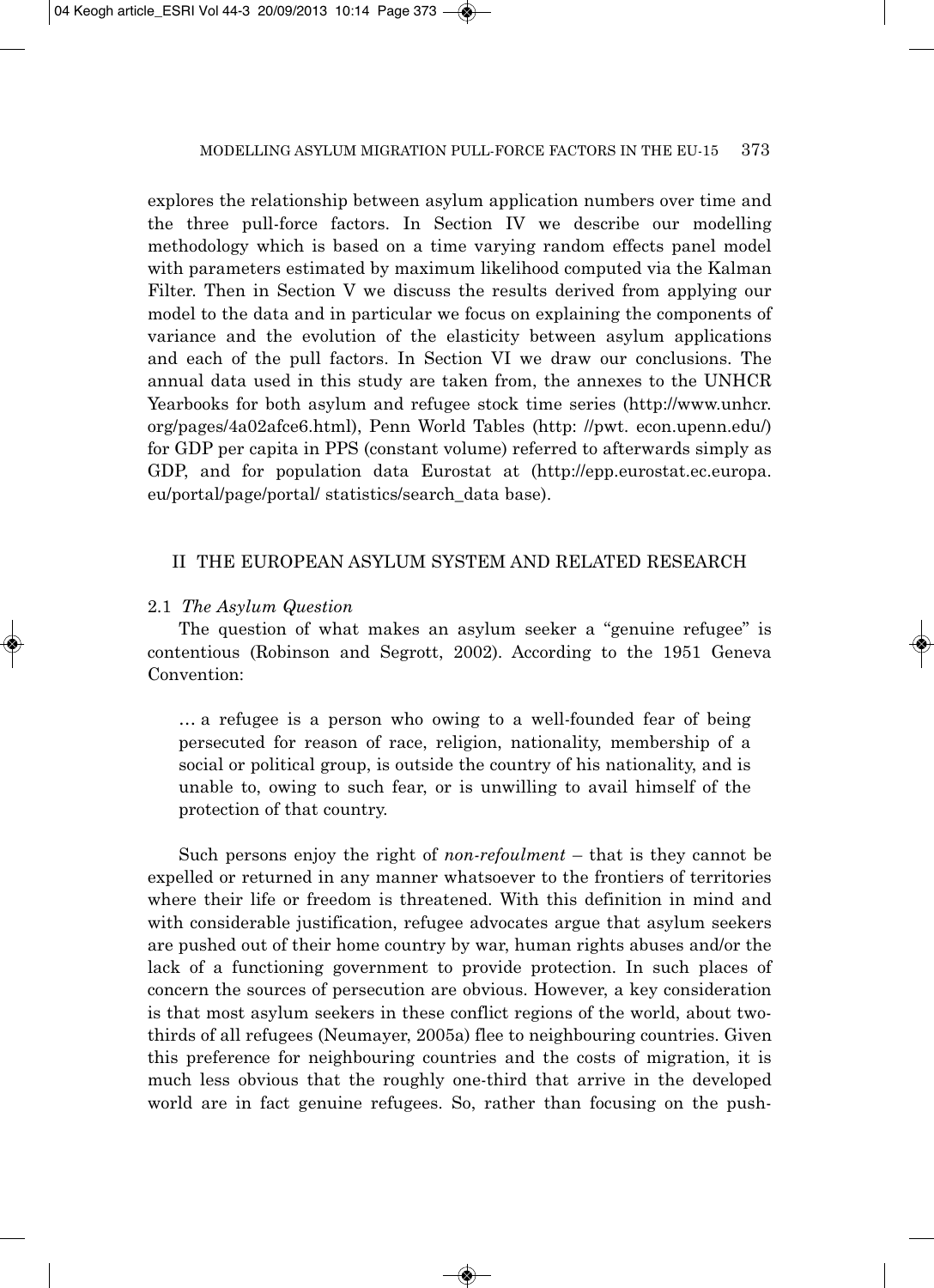factors that generate asylum seekers in places of concern, there is in the developed world good reason to focus on the pull factors that drive asylum applications. The questions here, from the destination country perspective, are why we are attractive to asylum seekers and do our administrative procedures in any measureable way influence asylum applications. Or are these procedures largely irrelevant and that application numbers are determined mainly by economic reasons and family or communal connections that have evolved over time. If the deterrent effect of administrative procedures is small or negligible then asylum applications to Western Europe may only respond to economic or communal link factors. This in turn points strongly to the fact that some of those who seek asylum in Western Europe are in fact "bogus refugees" and may also partly explain why some asylum seekers look to "cheat the system" (Kibreab, 2004).

### 2.2 *The Common European Asylum System*

The international framework for asylum policy is the 1951 Geneva Convention and its 1967 protocol. Signing and implementing these is a prerequisite for membership of the EU. A person who enters a signatory state can apply for asylum and must be considered in light of the Convention irrespective of whether they entered the state illegally or not. A person who is granted refugee status under the Convention is guaranteed protection by that state and is generally referred to as a Geneva Convention Refugee or simply as a Convention Refugee.

In the EU the so-called Stockholm Programme sets out commitments to establish a Common European Asylum System (CEAS) by 2014. The CEAS is based on three pillars; first, bringing more harmonisation to standards of protection by further aligning the EU States' asylum legislation; second, ensuring effective and well-supported practical cooperation; and third, increasing solidarity and responsibility among EU States. The first of these pillars has been implemented in the period 1999 to 2005 and has four important aspects:

- the Directive on Reception Conditions for Asylum Seekers 2003/9/EC;
- the Qualification Directive 2004/83/EC which sets minimum standards on qualification for becoming a refugee or beneficiary of subsidiary protection: the latter applies to persons who fail to be recognised as convention refugees but if returned would be at risk of serious harm;
- the Asylum Procedures Directive 2005/85/EC;
- the Dublin II Regulation 2003/EC/343, which determines which EU State is responsible for examining an asylum application.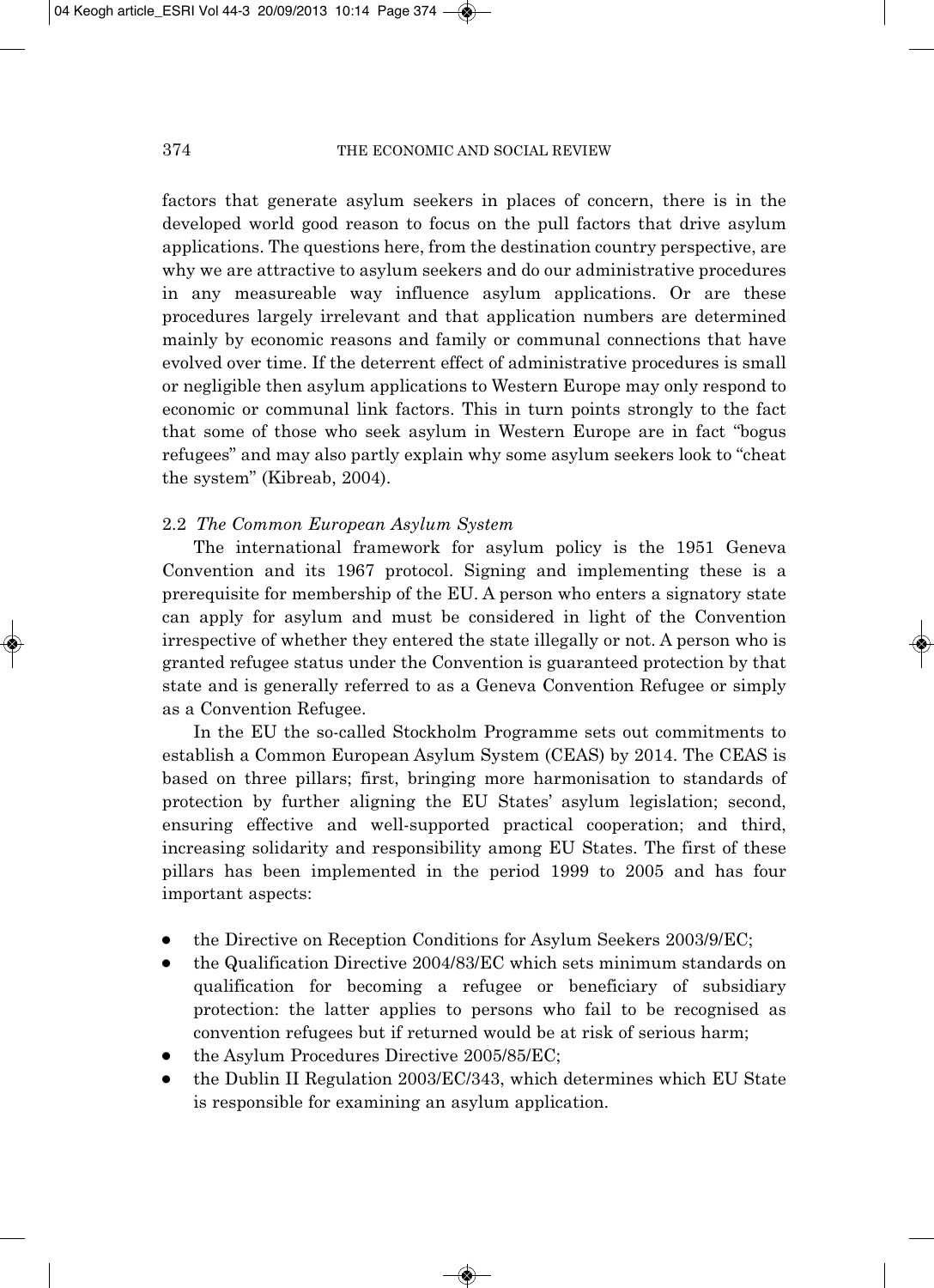Also important was the strengthening of financial solidarity with the creation of the European Refugee Fund and in 2001, the Temporary Protection Directive 2005/55/EC which allowed for a common EU response to a mass influx of displaced persons unable to return to their country of origin. The Family Reunification Directive also applies to refugees. Collectively refugee, subsidiary protection and temporary protection are known as "International Protection". Further detail on all aspects of the CEAS and its development since 2005 is available at http://ec.europa.eu/dgs/home-affairs/what-wedo/policies/asylum/index\_en.htm.

Many EU states also provide a non-harmonised protection status. In Ireland there are two non-harmonised protection statuses – programme refugees defined in Refugee Act 1996 are persons who are allowed to enter the state for temporary protection or resettlement. Alternatively, a person who failed to gain refugee status may ask the Minister for Justice for Humanitarian Leave to Remain (see Immigration Act 1999). In the EU, the EU Commission Policy Plan on Asylum Communication (COM 2008 (360)) notes that more and more people are being protected with non-harmonised statuses.

Throughout the EU the Qualification Directive provides a common basis for assessing refugee claims. However, there are differences for nonharmonised statuses. Many countries operate a so-called "single-procedure" whereby all aspects of a protection claim, refugee, subsidiary protection, humanitarian leave to remain and appeal of an initial protection or leave to remain decision are considered together. Ireland does not operate a single procedure. Here an asylum applicant progresses through three sequential stages beginning with a first instance application to the Refugee Applications Commissioner, followed in the event of refusal by a right to appeal to the Refugee Appeals Tribunal. If that appeal fails the applicant can apply for Subsidiary Protection. It is important to note that Ireland intends to provide for a single procedure for the determination of international protection claims during 2013. We also mention that detailed accounts of individual country procedures are set out in the Asylum Procedures Manual (IGC 2009).

### 2.3 *Asylum and Refugee Related Research*

Somewhat surprisingly, given the political, economic and social attention that asylum seekers attract, there is a lack of quantitative analysis of the causes of asylum flows. Where quantitative asylum research is available it focuses on places of concern that generate refugees in large numbers. This research demonstrates the main reasons people become refugees are related to political violence, civil war and concomitant human rights abuses (Edmonston, 1993; Gibney *et al.*, 1993; Schmeidl, 1997; Apodaca, 1998 and Davenport *et al.*, 2003). Moreover, when refugees flee, they tend to go to places where there is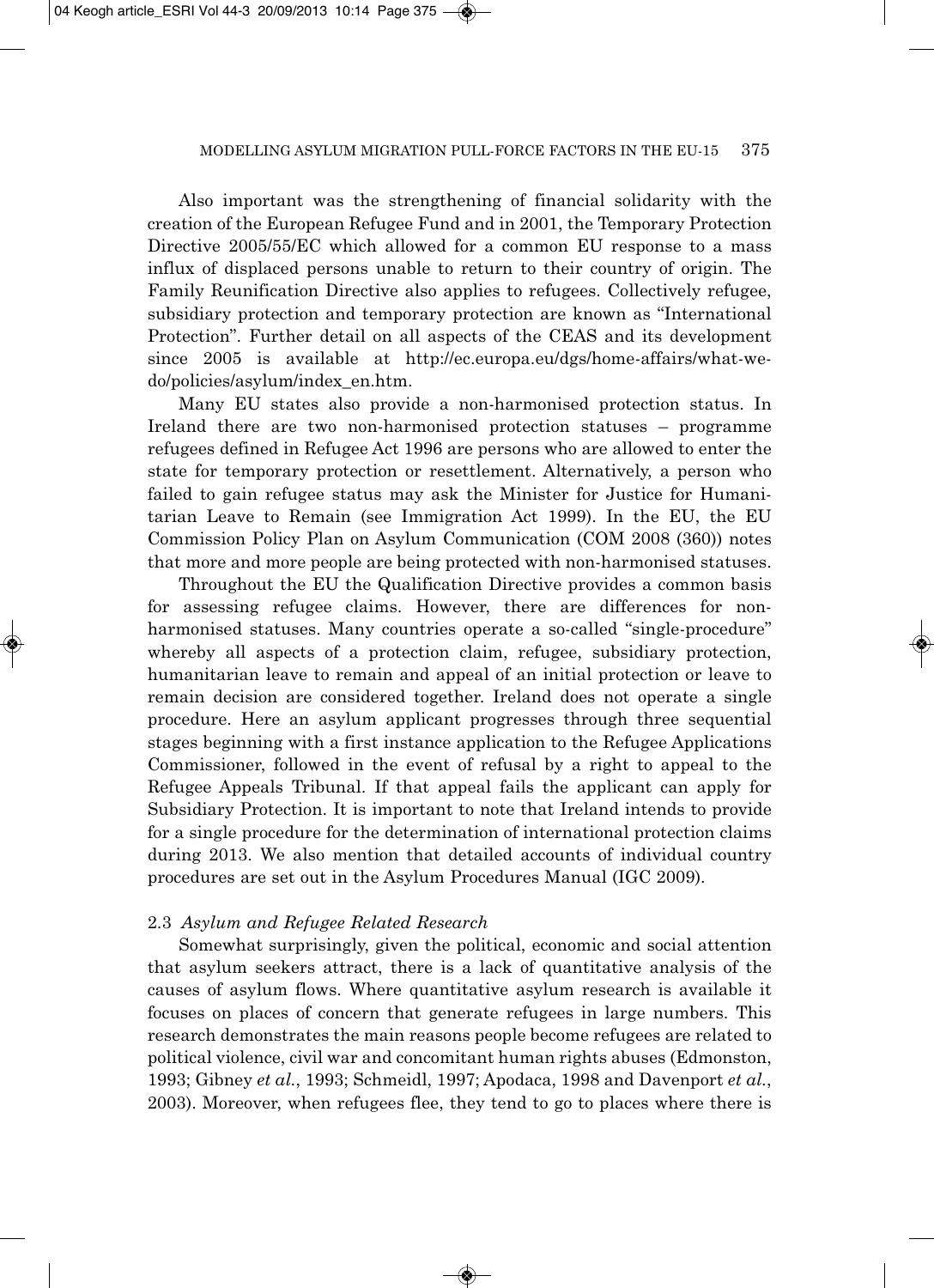already a stock of refugees and in most cases this involves crossing a border into a neighbouring state (Neumayer, 2005a and Czaika, 2009).

With respect to destination country experiences of asylum migration only a few quantitative studies exist. In the main these concentrate on asylum movements from the third world to the EU. Here research shows per capita income, human rights violations, the existence of immigration groups and high infant mortality in the country of origin are significant predictors for asylum flows (Volger and Rotte, 2000 and Holzer *et al.*, 2000). Meanwhile, Theilmann (2004) shows the key destination country variables explaining asylum flows are the unemployment rate, the stock of foreign nationals, overseas development aid and asylum policy.

More recently, Hatton (2004, 2009) and Neuymer (2005a, 2005b) have conducted fairly extensive studies of the factors explaining asylum migration to the EU using a linear fixed effects and simple random panel effects models respectively. These studies showed GDP, unemployment, affinity (proportion of source immigrants in a destination country), asylum stock in the destination country and asylum policy, measured via a policy index or by the annual recognition rate are significant and positive. Importantly, Neuymer (2005a) found clear evidence that economic and social network factors mattered most. He also showed substantial origin-specific variation in recognition rates across the EU but qualified this quoting the UNHCR (2002) … "divergent recognition rates for the same nationality during the same period may be explained when the detailed profile of each case is taken into account".

The correlation study of Vink and Meijerink (2003) is also interesting as it emphasised the endogenous relationship between recognition rates and asylum applications over time (a high recognition rate correlated with high application numbers and one point in time can induce a policy backlash resulting in lower recognition rates and declining application numbers some time later). The emphasis of this study is both similar and more focused than previous studies in that the effect on asylum applications in the EU-15 over time of the three pull-force factors, GDP, the recognition rate and refugee stocks is examined in detail in the context of time and spatial considerations. We take the Geneva Convention recognition rate (lagged 1 year to instrument for endogenity) as our asylum policy measure as this is the longest and most consistently monitored procedure throughout the EU-15. Combined these pull factors reflect economic, social and political conditions in Western European states. How these have interacted geographically and shifted over time and their relative impact on asylum applications at subsequent times is the central and novel contribution of this paper.

In the general sphere of migration research spatial and temporal models are more common. Older methodology focuses on deterministic modelling of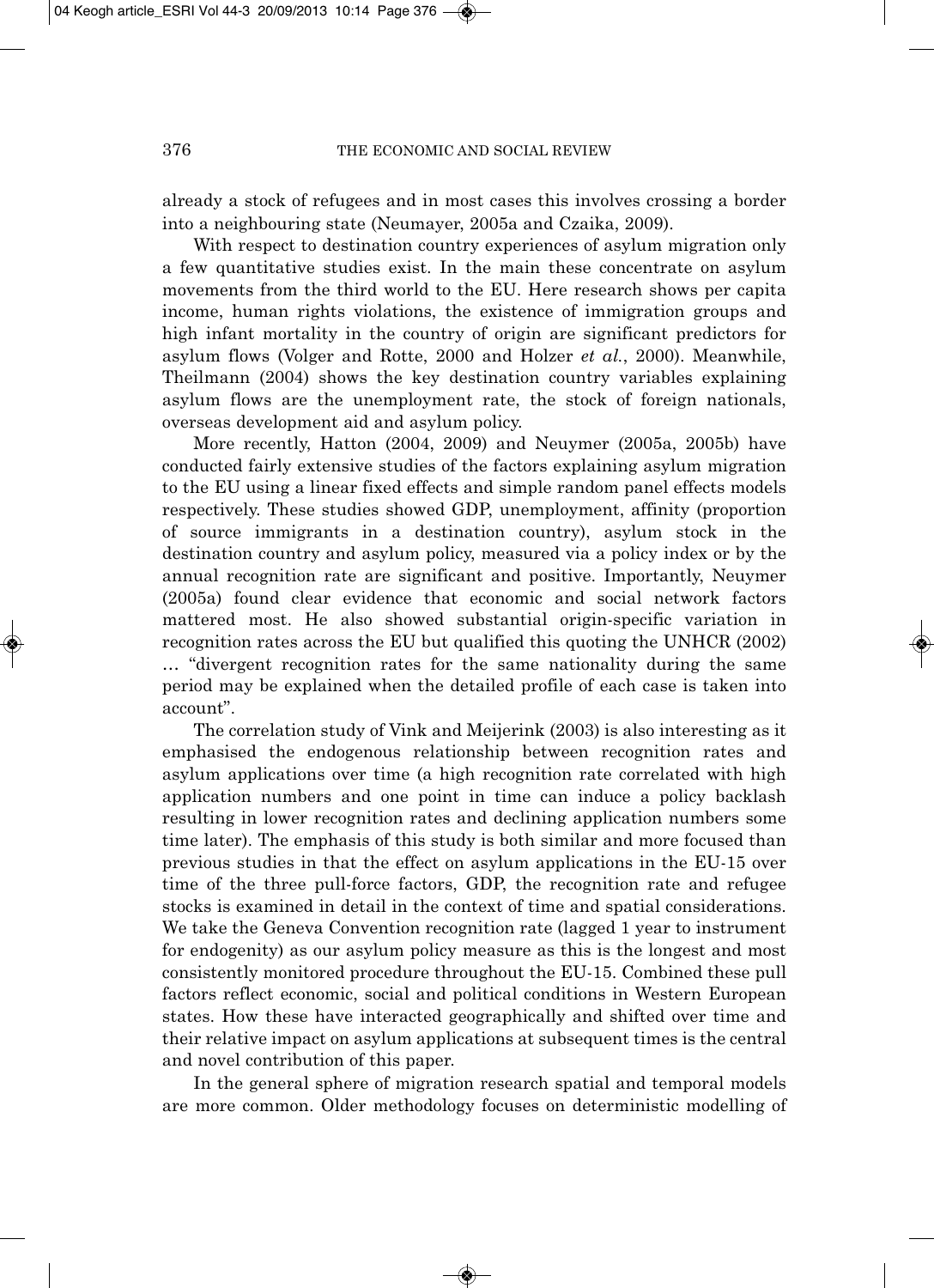cross-country flows directly via age and gender cohort models, see Rogers (1975) and Keyfitz (1980). More recently stochastic models have become the norm, see Bijak (2005) for a survey. For example, Franzmeyer and Brucker (1997) built a gravity model of net migrations based on per capita GDP, meanwhile De Beer (1997) and Hyndman and Booth (2008) have used ARIMA time series methods while simple Bayesian models have been used by Congdon (2001). More sophisticated panel data models have been adopted by Mayda (2010) and in the Bayesian context by Brierly *et al.* (2008). We note that our Dynamic Coefficient Random Effects Panel model is a full likelihood approach and lies methodologically between Mayda's classical regression and the fully Bayesian approach of Brierly *et al.*. In contrast to Brierly *et al.* (2008) our model is dynamically robust and we mention their model cannot be robustly estimated unless a particle filtering based likelihood method is adopted, see Andrieu *et al.* (2010).

### III ASYLUM APPLICATION TRENDS IN THE EU-15 AND EXPLORATORY DATA ANALYSIS

### 3.1 *Asylum Application Trends in the EU-15*

Figure 1 provides a series of three plots that show the relative comparison of asylum applications per 10,000 in population made in each EU-15 country. For clarity each of the three plots display five individual country graphs based on country size and for comparison the EU-15 average plot is also displayed.

Looking at the overall EU-15 plot in Figure 1 (largest five countries) two surges in asylum applications are visible. The first of these is rapid and occurred after the fall of the Berlin Wall with a large influx of persons from Eastern European countries. This surge reached a peak with over 672,000 applications in 1992. Following this, applications throughout the EU-15 rapidly dropped off to a minimum figure of about 228,000 in 1996. Then applications began to rise again causing a second surge that peaked in 2002 at about 386,000. This is followed by another decline to a second minimum in 2006 of 178,000 applications. Since 2006 applications have been on the rise again and reached nearly 286,000 in 2011. As a consequence of these movements *per capita* asylum applications are now similar to the levels experienced in 1988-1989, 1997-1998 and 2003-2004.

Among the individual graphs in Figure 1 (largest five countries) Germany stands out with asylum applications of 55 per 10,000 in the population in 1992. This is three times the EU-15 figure of 18 per 10,000 in the population. The actual number of asylum applications made in Germany in 1992 is about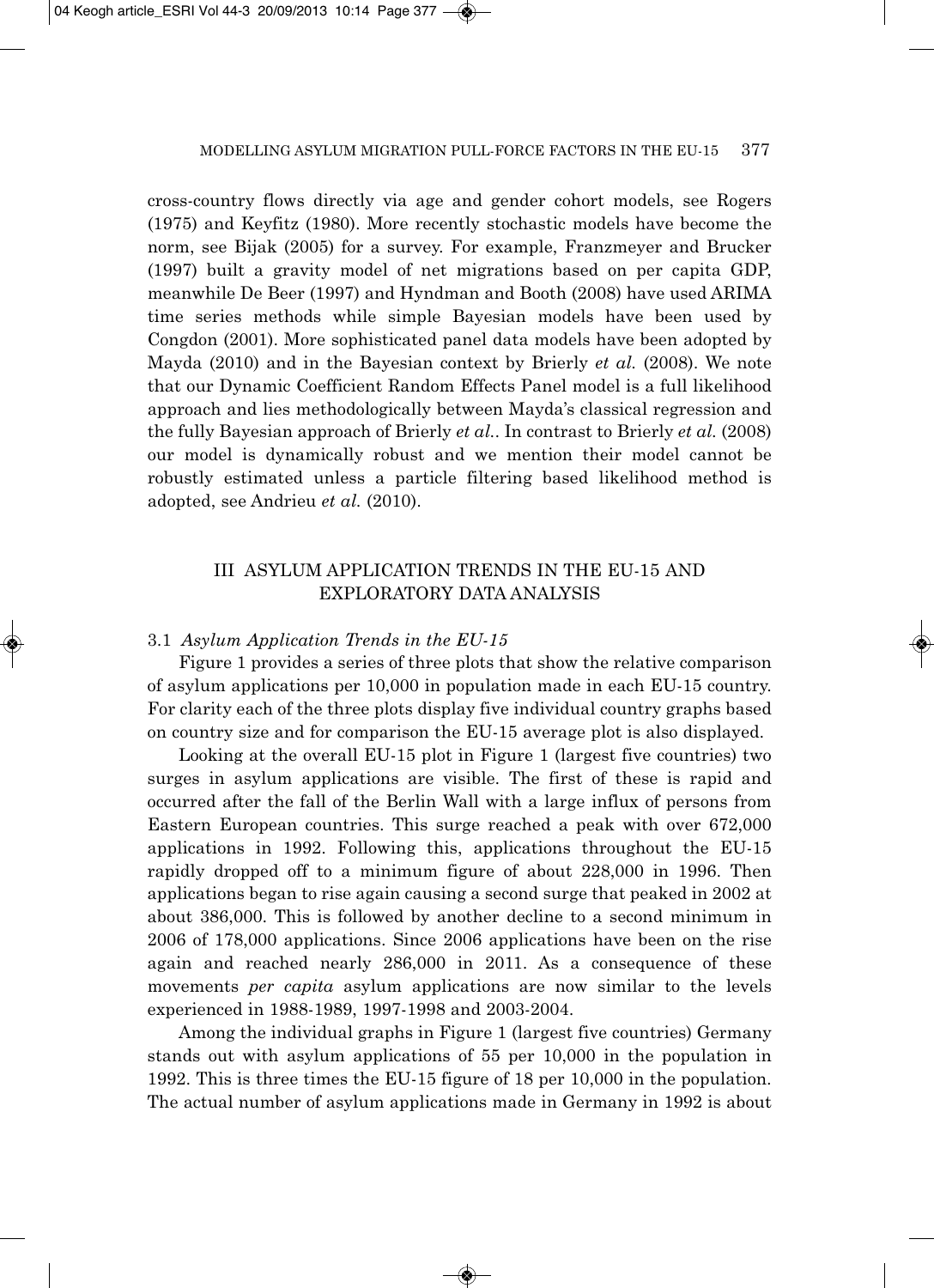

## Figure 1: *Applications per 10,000 in Population in the EU-15*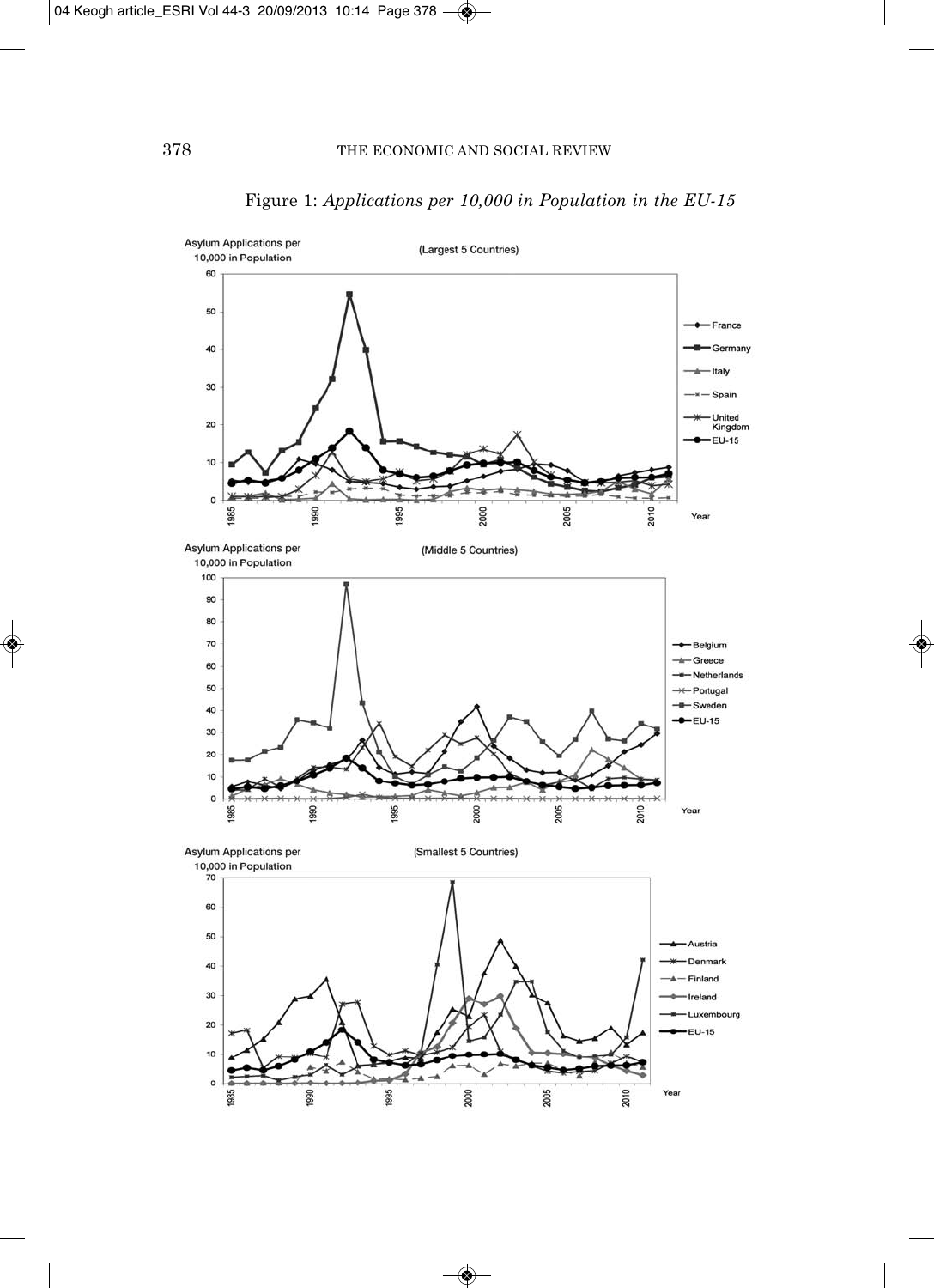438,000 applications or 65 per cent of the 672,000 applications made in the EU-15. Meanwhile, among middle sized countries in Europe, Sweden with 92 applications in 1992 is particularly striking. Among all countries in the EU-15 this level is by far the largest and is five times the EU-15 figure of 18.

The last plot in Figure 1 displays graphs of asylum applications per 10,000 in the population in the five smallest countries in the EU-15. Reflecting on Ireland's application level, the plot shows that in period 2000 to 2002 applications per 10,000 in the population averaged about 30, or about three times the EU-15 level on the back of about 11,000 annual asylum applications. Applications in this period in Ireland are mainly from Romania and increasingly from Nigeria. Since 2002 Ireland's application levels have fallen back to mid-1990s levels. Some likely reasons for this fall include the referendum in 2004 on the rights of children born in the state, the accession of Romania to the EU and the opening up of Ireland's labour market to Romanians in 2007 and the general economic situation since 2008.

To summarise, asylum applications surged in the period following the fall of the Berlin Wall with the bulk of the burden borne by Sweden, Germany and Austria. These three countries accounted for nearly 539,000 or 91 per cent of all 672,000 asylum applications made in the EU-15 in 1992. After this many countries introduced procedures to control access to their territory, including carrier liability fines for allowing persons to board flights without landing cards, refusing leave to land at points of entry and the implementation of the Dublin Convention/Dublin II agreement to prevent "asylum shopping". Thereafter, asylum applications rapidly fell to 227,000 in 1996 and with some justification policymakers claimed some of the fall being attributable to their efforts to tackle abuses of the asylum system. Notwithstanding this applications surged again and peaked in 2002 with the brunt of this surge borne on a per capita basis mainly by Austria, Ireland, Luxembourg and Sweden. Relative to the first surge these four countries accounted for 85,000 applications or about 22 per cent of the 385,000 applications made in the EU-15. Once again this surge has been followed by efforts on the part of policymakers following the Tampere agreement in 1999 to ensure minimum standards and greater consistency in decision making leading, as described in Section II, to the development of the CEAS. Meanwhile in 2006 asylum applications reached 178,000, their lowest level since 1987, but more recently applications are on the rise again. The three key pull factors that lie behind and explain levels of asylum applications over time in the EU-15 are explored next.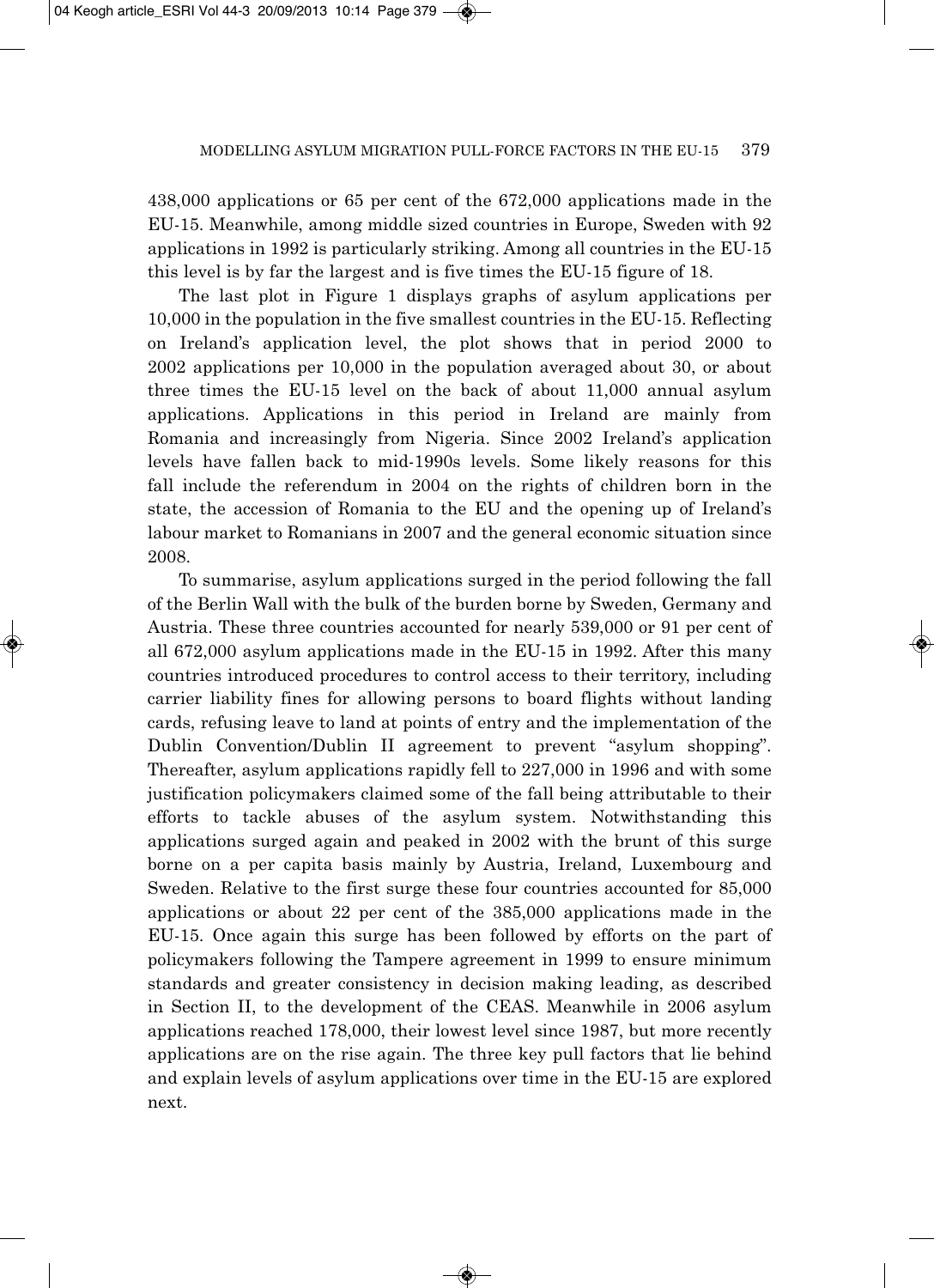### 3.2 *Exploratory Data Analysis*

The previous studies by Neuymer (2005a) and Hatton (2004, 2009), were based on straightforward linear fixed or a simple random effects models. However, the underlying relationship between asylum applications and GDP, the recognition rate and refugee stock is more complex. In Figures 2, 3 and 4 a series of plots are displayed showing the country by country relationship between (standardised logged values) of asylum applications and GDP, asylum applications and the recognition rate and asylum applications and refugee stocks respectively. Data scatterplots prove to be much cluttered and so to glean the trend each graph shows a heavily smoothed (smoothing parameter =2) Loess (locally weighted polynomial) trend line (Cleveland, 1979) with countries grouped based on population size. Statistically the standard error for the predicted Loess lines curves are small and the associated two standard error band is therefore quite narrow. Accordingly, all smoothed graphs provide acceptable representations of the underlying relationships.

In Figure 2 there are three basic types of relationship, namely convex, concave and positive. For countries displaying either a convex or a largely linear relationship, namely, France, Italy, Greece, Sweden, Austria, Finland, Ireland and Luxembourg the graphical evidence supports the view that higher GDP levels tend to be associated with higher asylum application levels. Meanwhile, for those in the concave group, namely Belgium, Denmark, Germany, Netherlands, Portugal, Spain and the UK, the plots suggest that when GDP levels were lower these countries were attractive to asylum seekers but higher GDP is associated with fewer asylum seekers. This could indicate that rather than use the asylum route migrants may feel a more direct application for a residence permit can be more effective is good economic times.

In Figure 3 the country by country Loess trend line relationship between asylum applications and the recognition rate is displayed. Careful scrutiny of the relationship at different lags reveals the recognition rate lagged one year provides the clearest overall window into the relationship between asylum applications and recognition rates. This is pleasing and facilitates instrument ing the recognition rate which as we noted in Section II is endogenous.

In respect of the recognition rate the response of asylum applications is more intriguing than is the case for GDP with broadly five types of relationship. Of particular interest are countries showing a concave response (Austria, Denmark, Finland, Germany and UK). For these countries as recognition rates increase applications tend to increase until a peak is reached before applications begin to fall back. As alluded to in Section II this may be evidence of a tougher policy environment in response to increases in applications.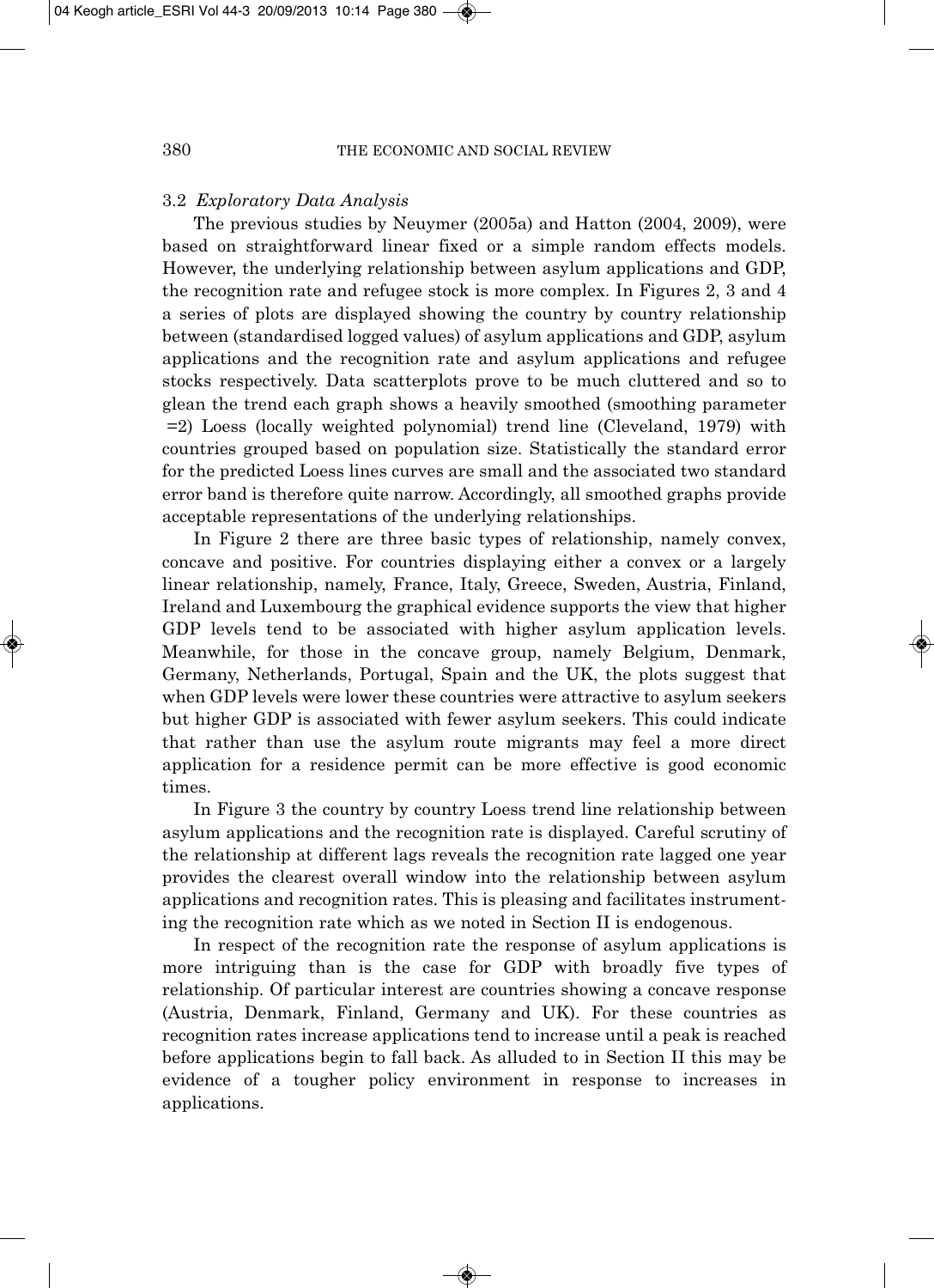Figure 2: *Loess Line Relationship (Standardised Logs) Between Asylum Applications and GDP*

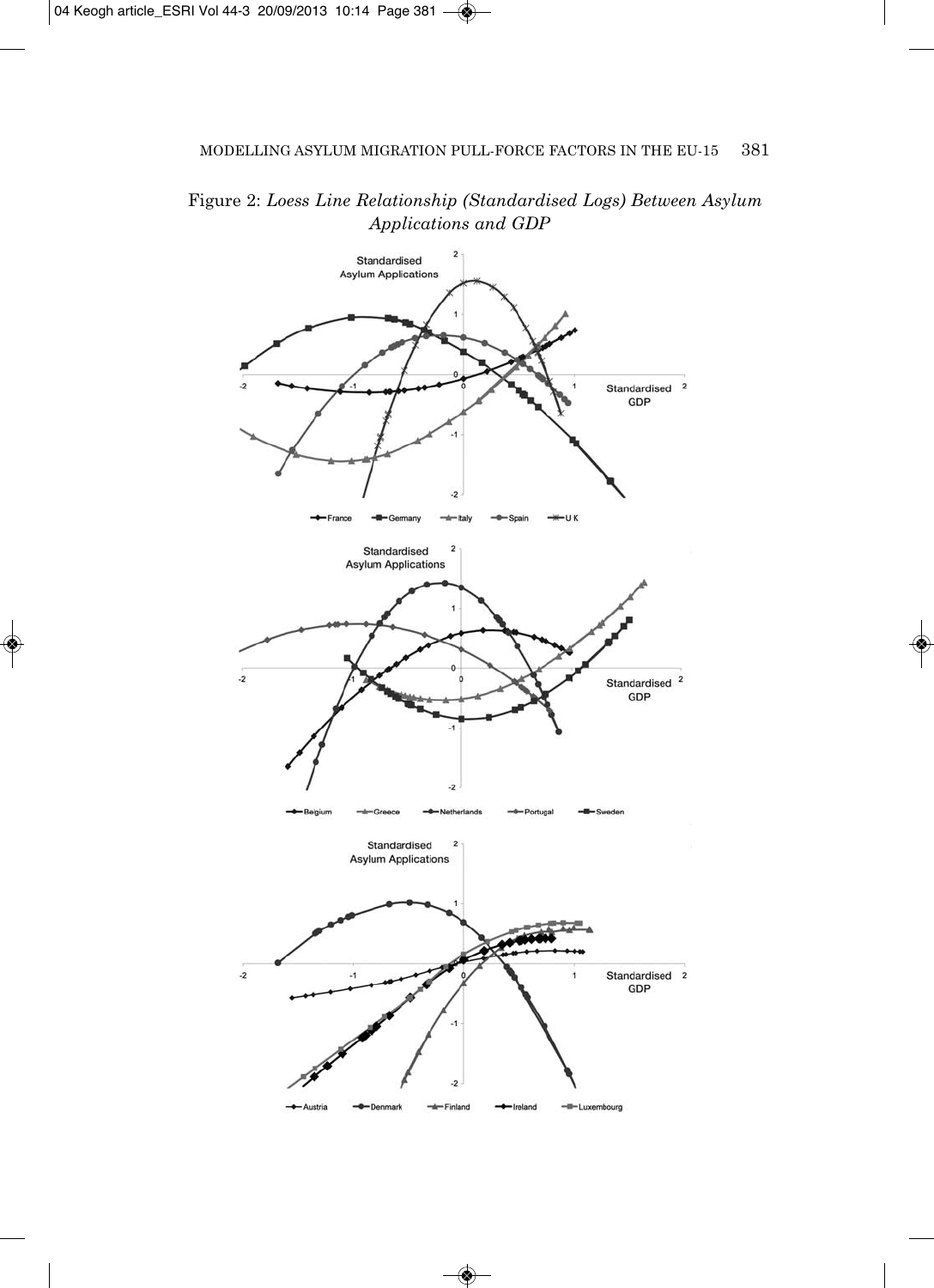

### Figure 3: *Loess Line Relationship (Standardised Logs) Between Asylum Applications and the Recognition Rate (Lagged One Year)*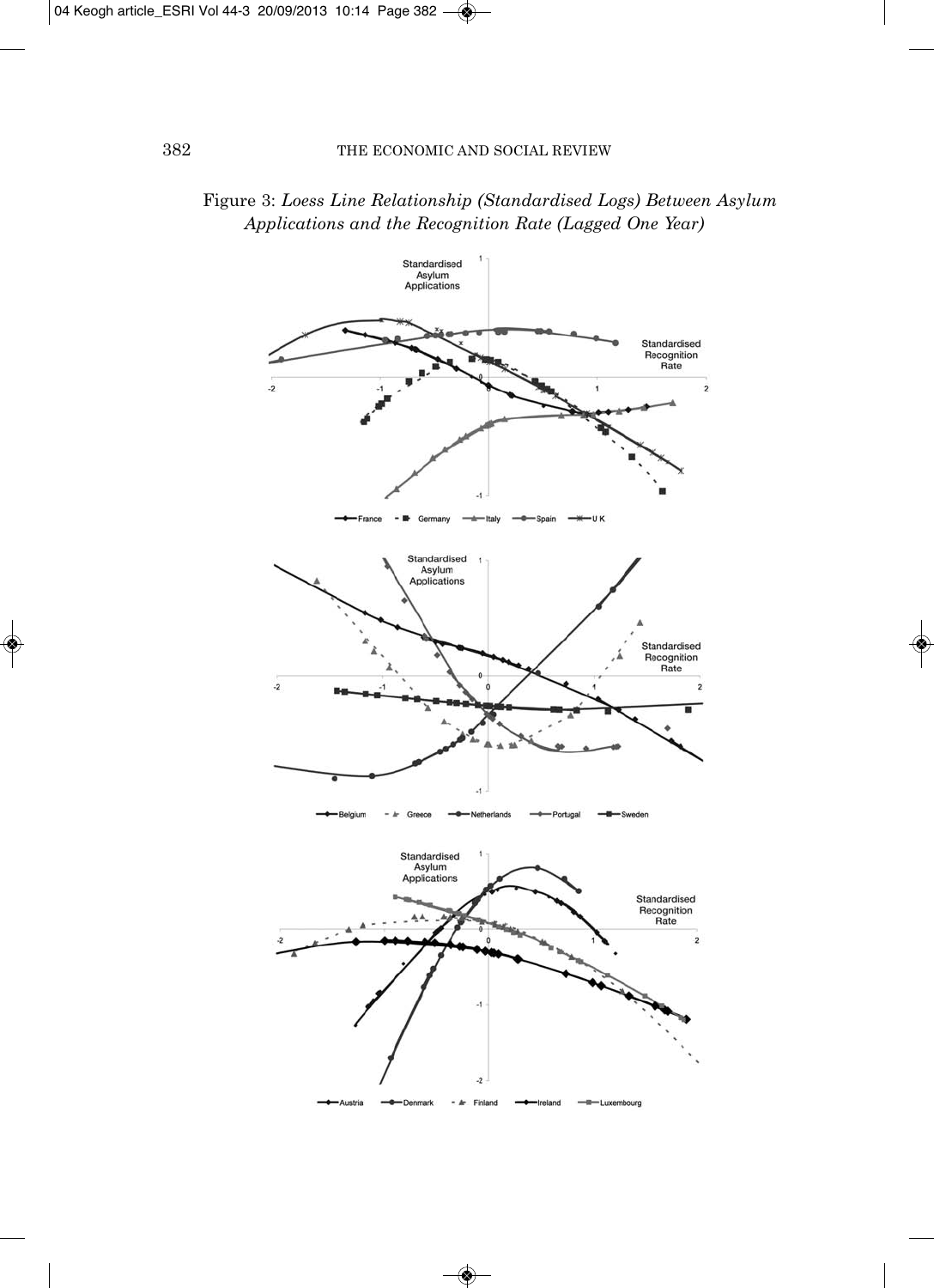### Figure 4: *Loess Line Relationship (Standardised Logs) Between Asylum Applications and Refugee Stock (Lagged Two Years)*

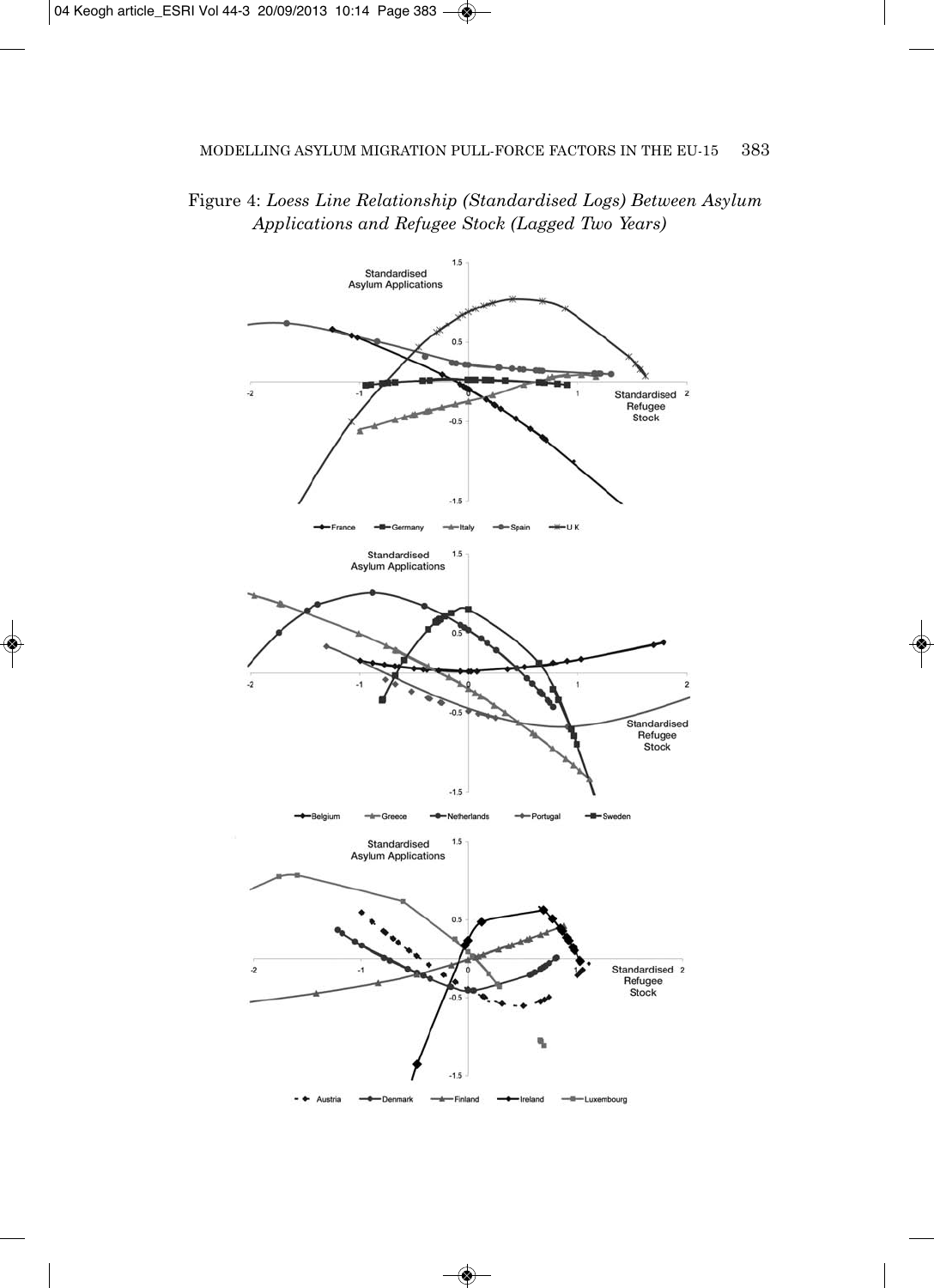In Figure 4 the Loess trend line relationship between asylum applications and the refugee stock is given. Once again careful scrutiny of the relationship at different lags reveals that refugee stock lagged by two years provides the clearest view of the underlying relationship. Accordingly, we base our analysis on the refugee stock lagged two years and use it to instrument the refugee stock series in subsequent modelling later in this study.

Looking at the plots in Figure 4 the relationship between asylum applications and the refugee stock is once again varied. Interestingly, for both France and Greece refugee stocks have a strong negative effect on applications. One possible explanation for this inverse relationship may be the nature and long history of their country specific immigration. Another interesting group comprises Ireland, Netherlands, Sweden and UK, these show a concave "humped" response. This is intriguing and suggests that when refugee stocks are small the country may be attractive to asylum seekers but as refugee stock grows saturation occurs (as in predator-prey scenarios) and applications tend to drop off. This may reflect that attitudes in these countries harden as refugee stocks or more likely migrant population stocks grow and this in turn causes a drop off in asylum applications.

In conclusion, this exploratory analysis shows the relationship between asylum applications and economic, administrative (i.e., recognition rate) and social/family pull forces is nonlinear with intercepts, general slopes and curvature associated with the Loess lines varying from country to country. Clearly, the diverse and complex nature of the relationship between asylum applications and these three key pull force factors demands more flexible and robust methods of analysis than have been previously used (whether based on fixed or simple random effects models). Accordingly, in the next section our approach is to model the overall relationship using a Dynamic Coefficient Random Effects Panel model. Before describing the methodology we highlight the fact that modelling these data using a standard static coefficient two-way random effects model (e.g., using a linear mixed model in the lmer package available in R) failed to fit these data well due to the nonlinear and temporal nature of the relationships involved.

### IV A MODEL FOR ASYLUM APPLICATIONS BASED ON A DYNAMIC COEFFICIENT RANDOM EFFECTS PANEL MODEL

### 4.1 *Random Effects Panel Model*

We consider the following two-way random effects panel model for the  $k = 15$  dimensional vector of 15 EU countries at 25 time points  $3 \le t \le T = 27$ (note the data from the first two time points is dropped as Refugee stock is lagged by two years)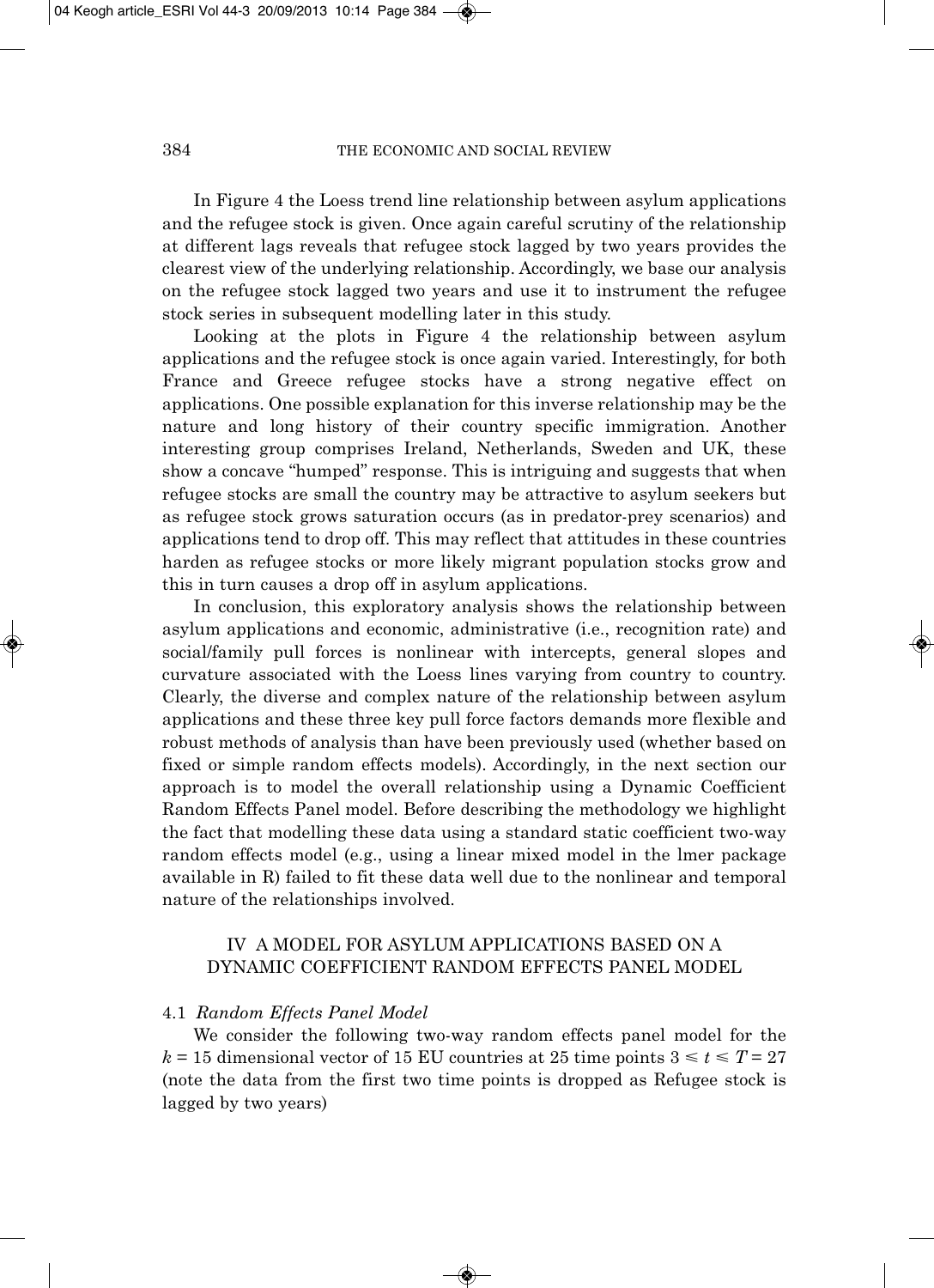$$
\mathbf{a}_t = \mathbf{X}_t \boldsymbol{\beta}_t + \mathbf{u} + \boldsymbol{\tau}_t \mathbf{1} + \boldsymbol{\varepsilon}_t \tag{1}
$$

where  $a_t$  is the log of the asylum application level,  $X_t$  is a  $k \times 4$  dimensional matrix of logged pull-factor predictor variables for GDP  $(g_t)$ , the Recognition Rate  $(r_{t-1})$  and Refugee Stock ( $s_{t-2}$ ), and the vector  $\boldsymbol{\beta_t}$  is a four dimensional regression parameter representing the elasticity between asylum applications and each of the three pull-factor predictor variables and an overall intercept respectively. The cross-sectional or country effects vector **u** is a *k* dimensional zero-mean Gaussian random vector with covariance  $\sigma^2_{\mathbf{u}} \mathbf{V}$  while  $\tau_t$  (which denotes time effects common across countries) is a sequence of uncorrelated zero-mean Gaussian random variables with common variance  $\boldsymbol{\sigma}^2_{\tau}$  and  $\boldsymbol{\varepsilon_t}$  is a  $k$ dimensional sequence of zero-mean Gaussian random vectors with covariance  $\sigma^2 I$ . In this model 1 denotes a *k* dimensional vector of ones and the random sequences  $\varepsilon_t$  and  $\tau_t$  and the country effects random vector **u** are assumed to be mutually independent.

We note that this model is a time-varying generalisation on the approach adopted by Selukar (2011) when modelling airline cost data (Green, 2000). Additionally, in our implementation we also allow the regression parameter  $\pmb{\beta}_t$ to be time varying and adopt a general covariance structure in the country effects random vector **u** to be represented by the matrix  $\sigma_u^2 V$ . Importantly, this model allows the flexibility to: (a) examine the dynamic nature of the elasticity regression coefficients and crucially to see whether they have remained constant over time; and (b) understand whether country correlation effects have an impact on the estimated regression coefficients. This combined methodology is novel in the context of modelling the factors explaining asylum applications. Furthermore, it allows us to compare models according to increasing level of geographic complexity by assuming a country effects covariance matrix **V** of different forms, namely no covariance structure  $V = I$ , or hetroskedastic  $V = D$  a diagonal matrix or more general country correlations. All previous studies (for example in Hatton (2004, 2009) and Neumayer (2005a) among others) whether based on fixed or random effects models have ignored or used rudimentary methods for both dynamic and geographic effects.

### 4.2 *State Space Representation*

The linear relationship described in (1) can be easily written in state space form as the vector time varying model

Measurement Equation 
$$
\mathbf{a}_t = [\mathbf{X}_t \ \mathbf{H}] \begin{bmatrix} \beta_t \\ \mathbf{z}_t \end{bmatrix} + \mathbf{\varepsilon}_t
$$

\nState Equation  $\hat{\mathbf{z}}_{t+1} = \mathbf{F}_t \hat{\mathbf{z}}_t + \eta_t$  with  $\hat{\mathbf{z}}_t = \begin{bmatrix} \beta_t \\ \mathbf{z}_t \end{bmatrix}$ 

\n(2)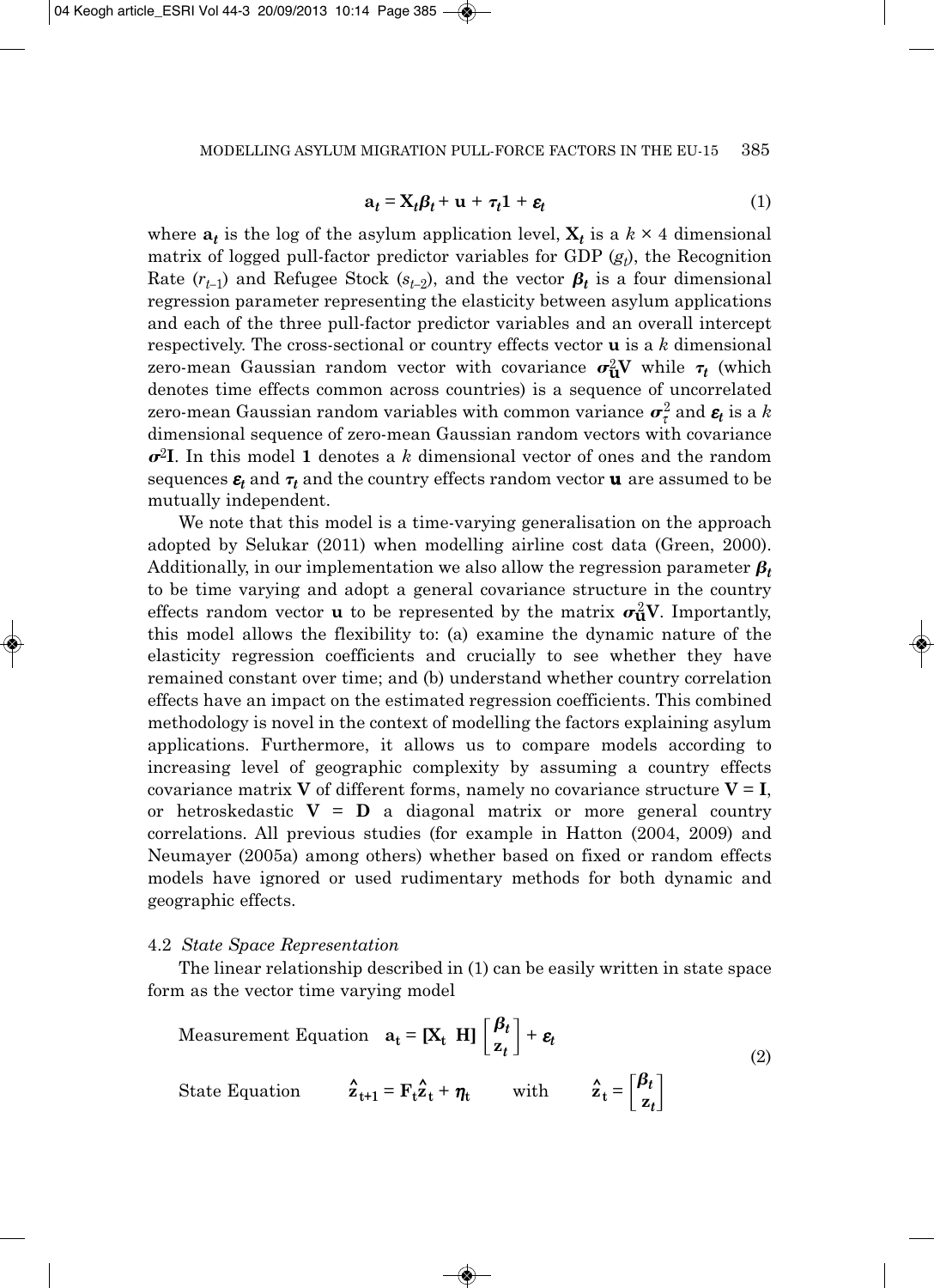Here  $X_t$  is a  $k \times 4$  dimensional matrix of logged pull-factor predictor variables and **H** is a  $k \times (k + T - 2) = 15 \times 40$  dimensional matrix of the form

$$
H[I_k \quad 0 \cdots 0 \quad 1_t \quad 0 \cdots 0]
$$

where  $I_k$  is a  $k \times k$  diagonal matrix for the cross-sectional country effects random vector **u** and time effects are represented by the  $1 \times (T - 2) = 1 \times 25$ vector of 1's in column *t*. The state matrix **F** is a  $(4 + k + T - 2) \times (4 + k +$  $T-2$ ) = 44 × 44 dimensional matrix of the form

$$
\mathbf{F} = \begin{bmatrix} \mathbf{I}_4 & \mathbf{0} & \mathbf{0} \\ \mathbf{0} & \mathbf{I}_k & \mathbf{0} \\ \mathbf{0} & \mathbf{0} & \mathbf{0}_{T-2} \end{bmatrix}
$$

The disturbance vector of  $\eta_t$  comprises 19 zero mean random Gaussian disturbances with variances  $\sigma_{\beta,1:4}^2$ ,  $\sigma_{u,1:k}^2$  for the 4 regression predictor variables and the 15 cross-sectional country effects random variables in the vector **u**. Meanwhile a single zero mean random Gaussian disturbances with variance  $\pmb{\sigma}_{T\!-\!2}^2$  applies to all 25 time point effects. Accordingly, we are assuming that the overall mean, the three pull-factor predictor variables and the 15 cross-sectional country effects random variables are allowed vary independently as a random walk parameters. In contrast the 25 time effects vectors are treated as constants. So, along with variance  $\sigma_{\epsilon}^2$  of the measurement error disturbance vector  $\varepsilon_t$ , the model has a total of 20 tuning parameter disturbance variances – that is 21 variance parameters to be estimated. To ensure these remain positive we parameterise the log of each variance. We estimate these parameters by optimising the full likelihood of the data which is readily computed via the Kalman Filter (see Harvey, 1990, 1993 and for further detail in respect of estimating time varying parameter models in particular see Kim and Nelson, 1999). Inserting these estimated values and re-running the Kalman Filter (i.e., state smoothing) gives the time varying regression estimates of three pull-factor predictor variables β*t*, the 15 crosssectional country effects **u** and the individual time effect parameters <sup>τ</sup>*<sup>t</sup>* along with standard errors for these parameter estimates. The outcome of applying this model to the asylum data is examined in the next section.

The modelling approach adopted here has two important technical features. First, the regression parameters are "hidden" or "latent" in the likelihood. The likelihood is a nonlinear function of the variance parameters given a set of regression parameter values. Each iteration of the optimisation procedure updates both sets of parameters. Second, a key feature of this modelling approach is the regression parameter coefficients, for GDP say (γ*t*)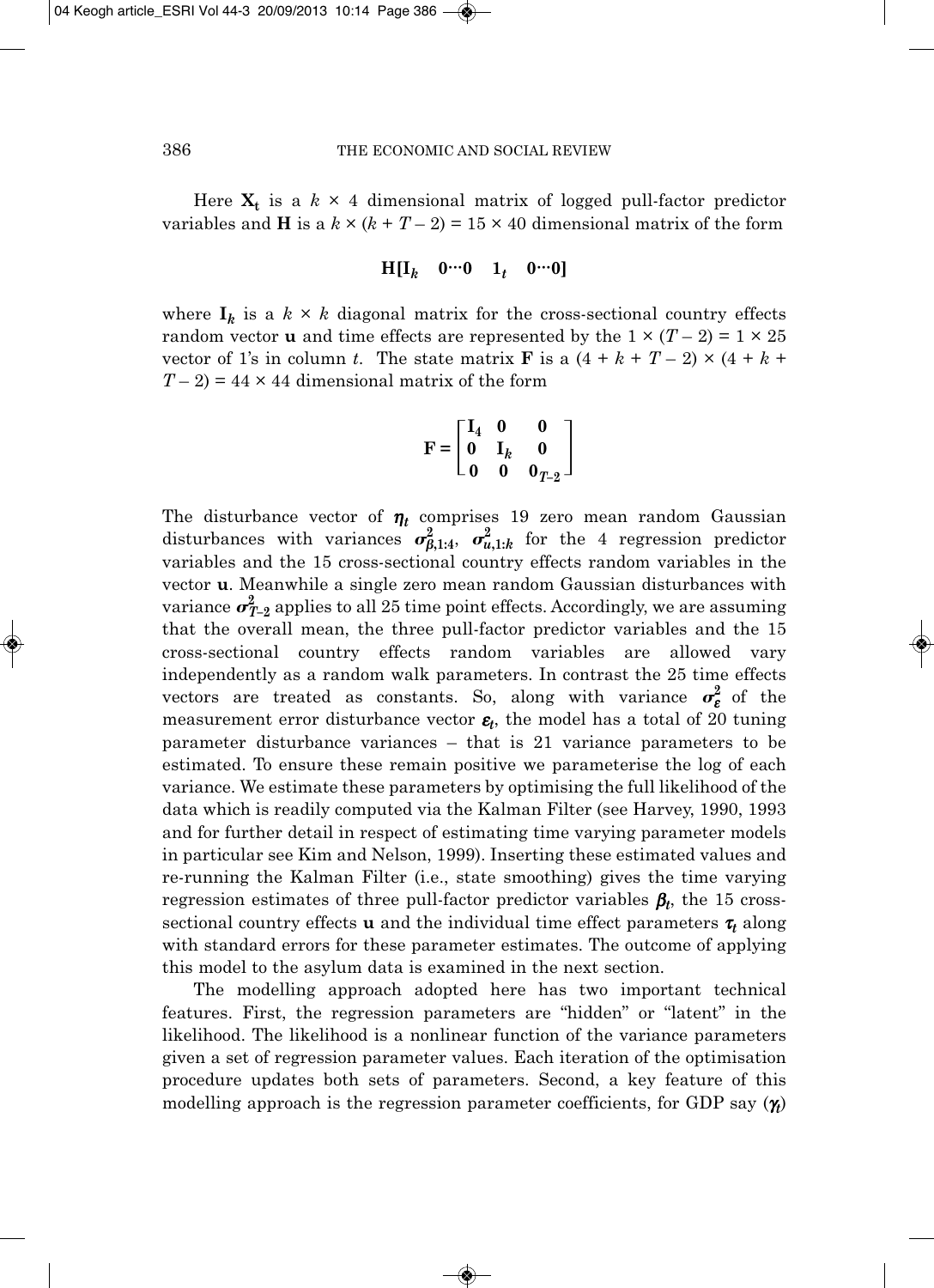are not fixed but can evolve according to the stochastic equation  $\gamma_t = \gamma_{t-1}$  + random error. This allows the GDP regression parameter to stochastically adapt to any nonlinearity in the slope/curve of the regression as time evolves. This flexibility allows us to model the data in a way that addresses the diverse and complex nature of the relationships revealed in the exploratory data analysis.

In our implementation this state space model is coded in R (Ihaka R. and Gentleman R., 1996). Accordingly, to estimate each tuning parameter variance it is necessary to provide initial values of these parameters to the procedure optimising the likelihood. In this application the likelihood function is based on 21 tuning parameters and  $100 = (T - 2) \times 4 = 25 \times 4$  regression parameters β*t*, and is highly complex. So, to get good starting values we conducted a grid seach over the domain of –10 to 10 for the log of the 21 variance tuning parameters.

The model described has 21 variance tuning parameters of which 15 are individual country effects variances. It is relatively straightforward to reconfigure the model so that all 15 country effects variance parameters equal – country effects covariance sub-matrix  $V = I$  and  $\sigma_{u,1:k}^2 \equiv \sigma_u^2$  giving a model with seven variance tuning parameters. Comparing the results from these two models allows us to see whether the extra complexity associated with the more complex 21 parameter individual country variance model, is worthwhile when compared to the simpler model based on seven equal country effects variance parameters. The results obtained by applying these two models are discussed in the next section.

### V RESULTS AND DISCUSSION

#### 5.1 *Model Variance Parameter Estimates*

In Table 1 we show the outcome of optimising the likelihood of the variance parameters for the two models defined above. The deviance  $(-2 X \log q)$ likelihood, also known as the log likelihood ratio statistic) for the models is –34.9 and –80.8. The difference between these two values is greater than the associated  $\chi_{0.95}^2(15) = 25$  showing the individual country variance model is better as it has a significantly lower deviance.

However, the  $R<sup>2</sup>$  values for both models exceeds 99 per cent and so, there is little to choose between these two models in terms of overall fit. Moreover, simply testing at the 5 per cent level the hypothesis that the mean of the individual country effect variances (0.447) given in Table 1 is different to the equal country effect variance of 0.478, we find no significant difference. So, even though the deviance statistic shows a difference, this has little or no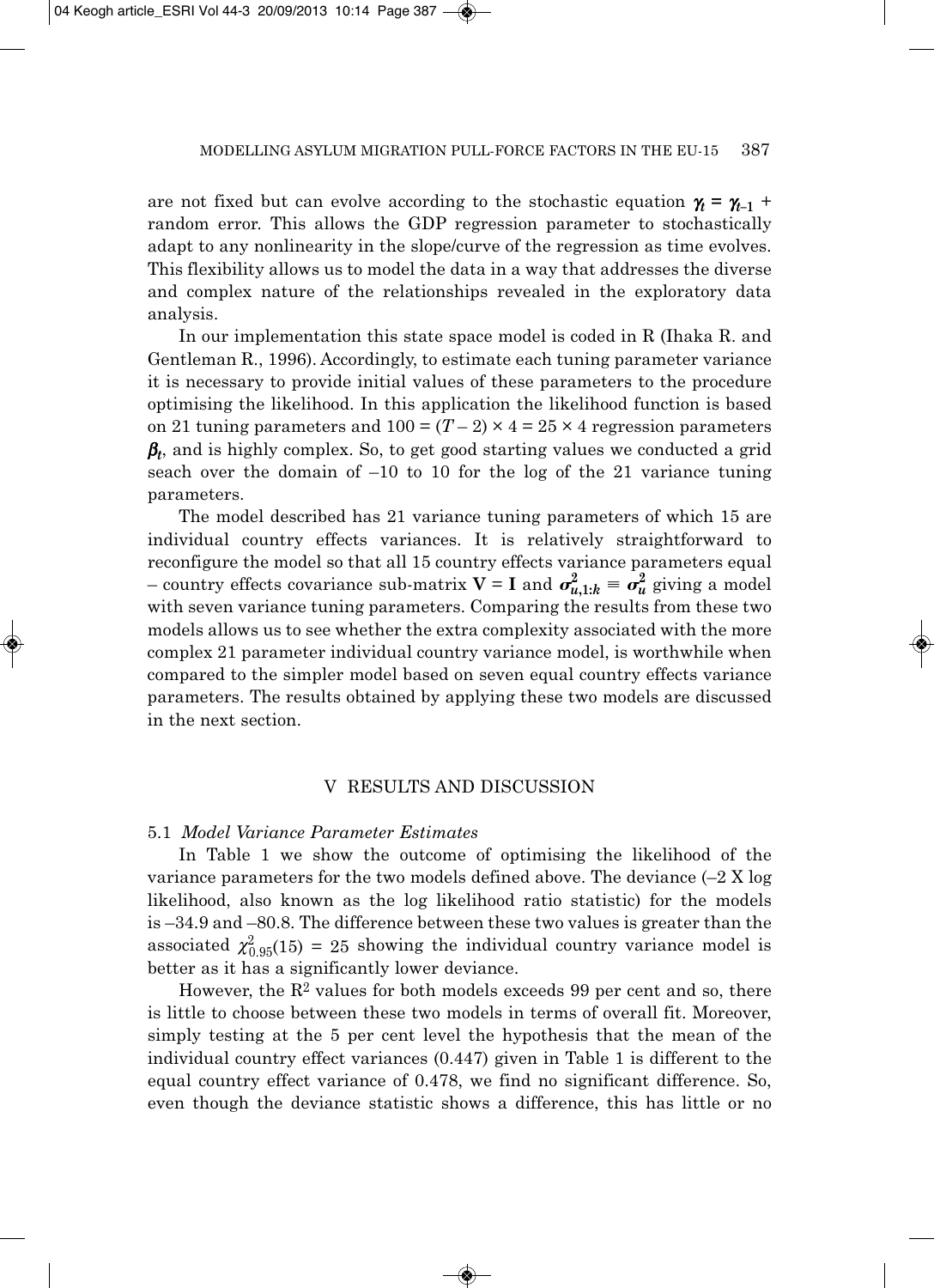effect on the quality of fit or the individual country variances. As a consequence it makes sense to choose the simpler model. Accordingly, we base the remainder of our analysis and results on the simpler equal country variance dynamic random effects panel model.

|                                     |          | Residual |                          |             | Recogni-<br>tion                    | Refugee | Overall<br>Country | Time          |
|-------------------------------------|----------|----------|--------------------------|-------------|-------------------------------------|---------|--------------------|---------------|
| Model                               | Deviance | Error    | Intercept                | GDP         | Rate                                | Stock   | <i>Effect</i>      | <i>Effect</i> |
| Equal<br>Country                    |          |          |                          |             |                                     |         |                    |               |
| Variances<br>Individual             | $-34.87$ | 0.068    | 0.089                    | 0.009       | 0.014                               | 0.008   | 0.478              | 0.024         |
| Country                             |          |          |                          |             |                                     |         |                    |               |
| Variances                           | $-80.82$ | 0.051    | 0.152                    | 0.006       | 0.009                               | 0.004   | 0.447              | 0037          |
|                                     |          |          | Country Effect Variances |             |                                     |         |                    |               |
| <i>Individual Country Variances</i> |          |          |                          |             | <i>Individual Country Variances</i> |         |                    |               |
| Austria                             |          | 0.378    |                          | Italy       |                                     | 0.818   |                    |               |
| Belgium                             |          | 0.263    |                          | Luxembourg  |                                     | 0.576   |                    |               |
| Denmark                             |          | 0.362    |                          | Netherlands |                                     | 0.297   |                    |               |
| Finland                             |          | 0.724    |                          | Portugal    |                                     | 0.622   |                    |               |
| France                              |          | 0.208    |                          | Spain       |                                     | 0.284   |                    |               |
| Germany                             |          | 0.264    |                          | Sweden      |                                     | 0.435   |                    |               |
| Greece                              |          | 0.556    |                          |             | United Kingdom                      | 0.365   |                    |               |
| Ireland                             |          | 0.546    |                          |             |                                     |         |                    |               |

Table 1: *Model Tuning Parameter Variance Estimates*

The figures in Table 1 provide valuable insight into the nature of the relationship between asylum applications and the three pull factor variables. The large  $R^2$  value noted above is reflected in Table 1 by the very small size of the residual variance which is 0.068. Also, all three regression parameter variances are very small indicating that the associated time varying regressions coefficients are going to be smooth. Furthermore, the variance attributable to the time effects is small. All together these factors sum to 0.19 while the variance estimates for the country effects sum to 0.48, giving an intra or country to country correlation coefficient of 72 per cent (i.e.  $((0.19)(0.48 + 0.19)) \times 100$  per cent). This is a novel and key finding that is particularly surprising as only 28 per cent of the variation is associated with effects describing the relationship at the EU-15 level. Accordingly, asylum applications are explained by other country specific factors and moreover, this suggests that analysis at the individual country level is likely to yield further insight than modelling and analysis at the EU-15 level as a whole. This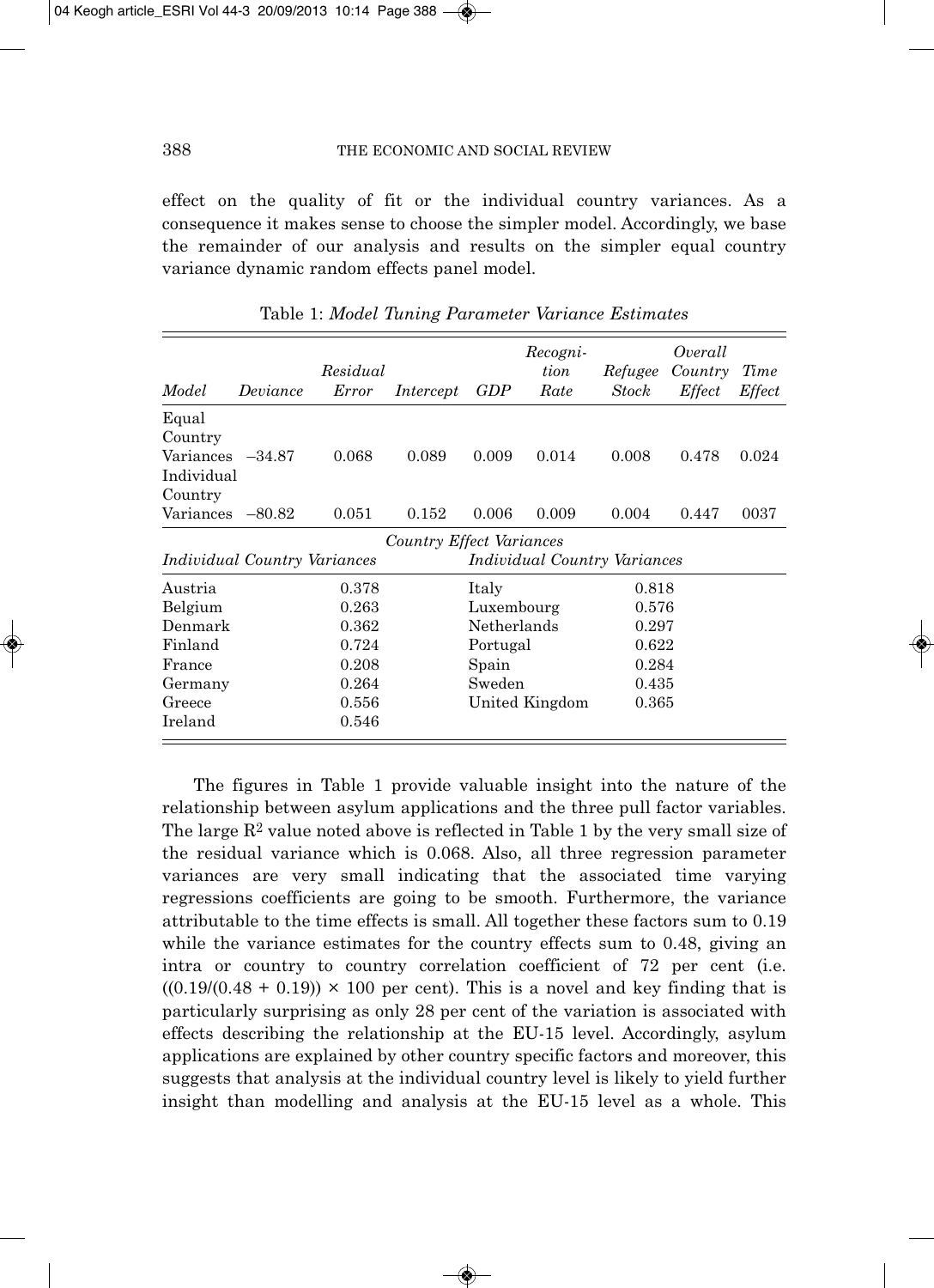finding has important implications for the results derived both in this and in previous studies based on panel data.

### 5.2 *Temporal Effects*

Notwithstanding the conclusion above a central question in this study is whether the regression coefficients between asylum applications and the three pull factors is constant over time. Allowing for the fact that this study concentrates on destination countries only, if the answer to this question is true then the conclusions available from previous studies, whether based on fixed or random effect models, are likely to be sound. Otherwise, the conclusions from previous studies may need to be reconsidered.

In Figure 5 plots of each of the time varying regression coefficients are displayed. Looking first at GDP, the median value of the coefficient is about 0.77 and the associated two standard error (s.e.) prediction interval upper and lower limits exceed 0. Accordingly, we can infer the GDP regression parameter is significantly different from 0 with an estimated constant value of 0.77 (s.e. = 0.25 per cent). On average then a 1 per cent increase in GDP in the EU-15 is associated with a 0.77 per cent increase in asylum applications across the EU-15. This finding is in line with Hatton (2004, 2009) and Neuymer (2005a) where 0.2 per cent and a full 1 per cent response respectively were recorded. Our results reinforce their findings by virtue of the fact that the regression coefficient is to all intents and purposes constant.

The second plot in Figure 5 shows the regression coefficient for the recognition rate lagged by one year. Overall from 1994 onward the median value is 0.12 and the two standard error prediction interval is always greater than zero. Thus at the EU-15 level there is a positive correlation between the recognition rate in one year and asylum applications in the next. Here a 1 per cent increase in the recognition rate is associated with 0.12 per cent (s.e.  $=$ 0.035 per cent) increase in asylum applications across the EU-15. Importantly, however, closer examination of the plot reveals that during the 1990s the median value regression coefficient is about 0.16 while from 2002 onward it is about 0.1. Meanwhile, since 2002 the median of the two standard error upper limit of the regression coefficient is 0.17, that is, only just above the 1990s median value of 0.16. This indicates a level shift in the regression coefficient. Across the EU-15 this shows that since 2002 this coefficient is significantly lower than in the 1990s. In fact in the 1990s a 1 per cent increase in recognition rate is associated with 0.16 per cent (s.e. = 0.05 per cent) increase in asylum applications across the EU-15. By comparison since 2002 a 1 per cent increase in recognition rate produced a  $0.1$  per cent (s.e.  $= 0.03$  per cent) increase in asylum applications across the EU-15. All other things being equal this statistically significant change is strong evidence to support the view that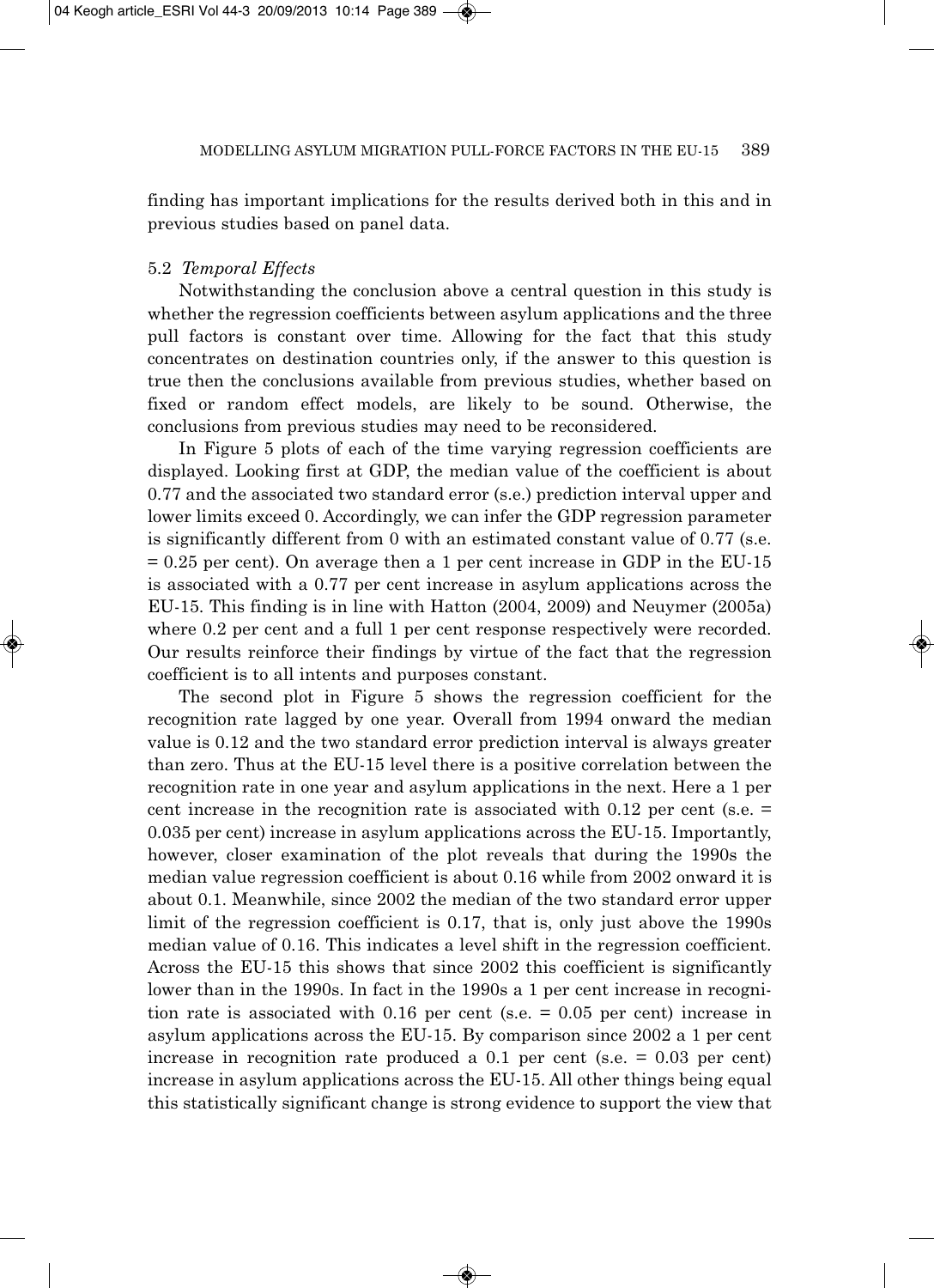



Time varying GDP Regression Coefficient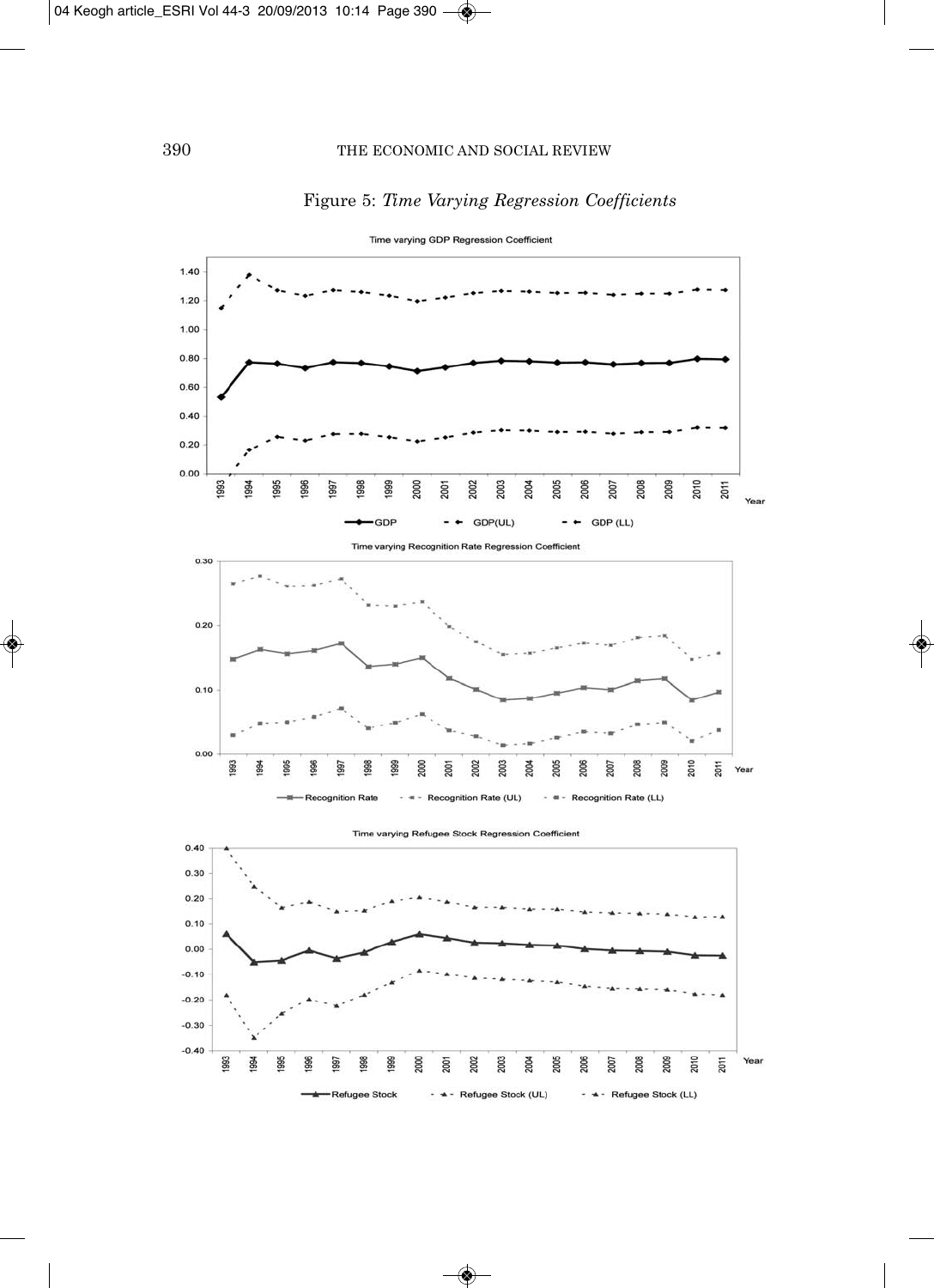the actions of policymakers on foot of the Tempere Agreement in 1999 has resulted in fewer asylum applications throughout the EU-15. This is a new and important finding from a policy perspective. It is worth noting that Hatton (2009) using a standard fixed effects regression model found the elasticity of the recognition rate on asylum applications is small but significant and commented that these results "… fly in the face of those who suggest policy has been ineffective". In addition, our findings show the influence of the recognition rate on asylum applications is time dependent as suggested in the correlation analysis of Vink and Meijerink (2003).

Looking at the refugee stock plot in Figure 5 a different picture is evident. Since 1994 this coefficient is marginally positive with a median value of just 0.04. However, the median standard error is 0.07 and so based on this model there is no statistical evidence that refugee stock levels influence asylum application numbers. This finding conflicts with the results of both Neuymer (2005a) and Hatton (2009) who found an effect. Nevertheless, this result must be considered in light of our exploratory analysis in Section III. Our observa tions there suggested that the relationship between asylum applications and refugee stock is nonlinear, complex and most importantly country specific. Our approach captures the bulk of the signal associated with these characteristics and attributes it to individual country level effects. In contrast, previous approaches (e.g. Neuymer, 2005a and Hatton, 2009) confound country effects with the overall EU-15 and time effects and this drawback must be factored into any consideration of their findings.

### 5.3 *Geographic Effects*

One of the features of the Dynamic Coefficient Random Effects Panel approach adopted here is that we can explicitly account for each individual country effect. These effects signify the dynamic country specific correction to the overall mean level of asylum applications in the EU-15 when we control for the effect of the three pull factor variables.

In Table 2 the individual country regression coefficient effect size estimates along with their standard errors are given. In the table countries highlighted in grey-scale show a country effect that is positive and significant at the 95 per cent confidence level and included here are the three largest countries Germany, France and the UK. So, for these three countries when we control for the effect of the three pull factors their remains a substantial country specific variance associated with the level of asylum applications over the 25 year time period. This is typically 1.5 times higher than the EU-15 average level (e.g., EU-15 average  $= 20,547 = 8.77$  on log-scale; so for France the log scale correction = 1.6 and we get relative correction =  $\exp(8.77 +$  $1.6$  $/20,549 = 1.55$ .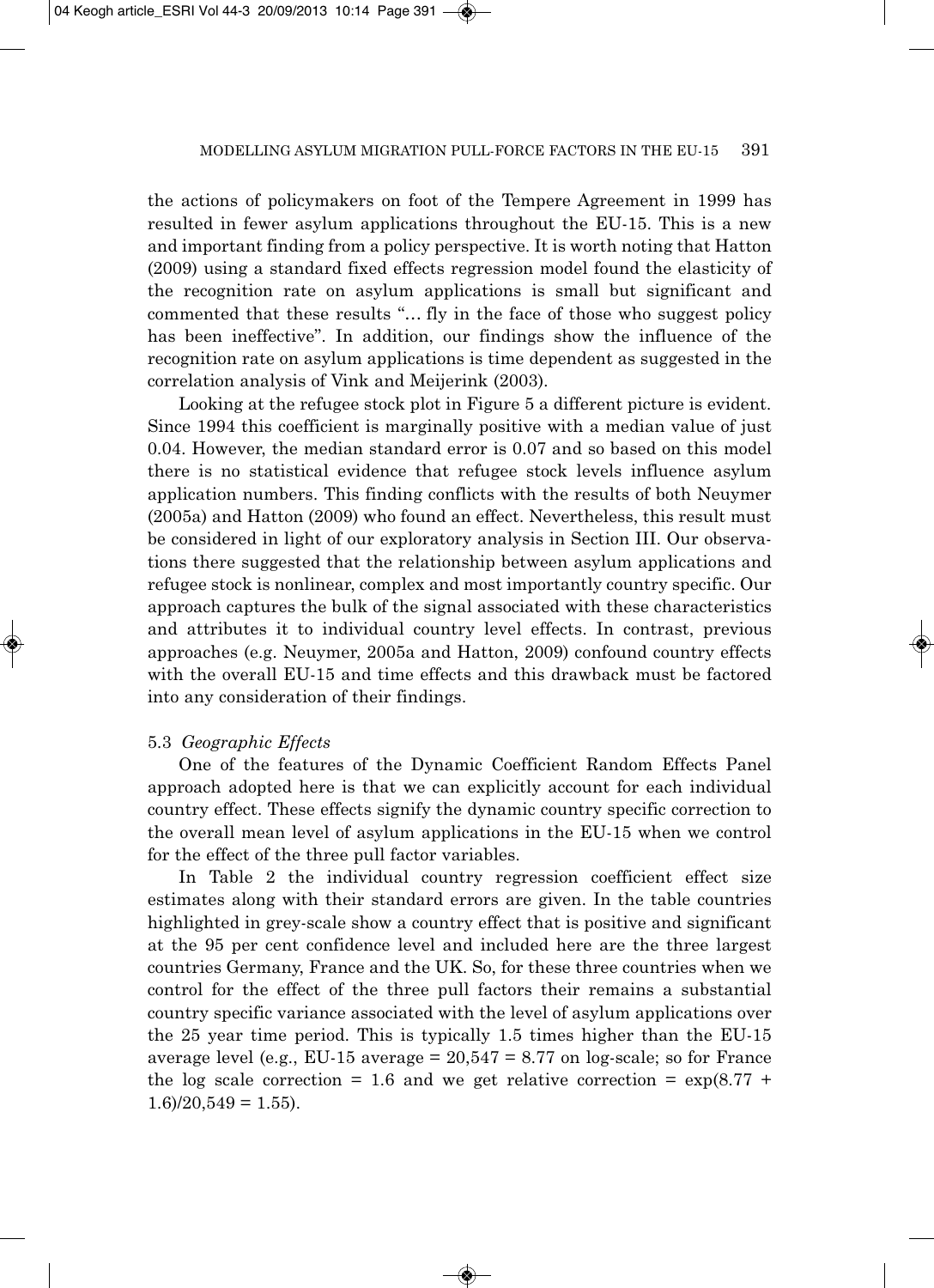| Country        | Effect Size | Standard Error |
|----------------|-------------|----------------|
| Austria        | 0.54        | 0.69           |
| Belgium        | 0.78        | 0.69           |
| Denmark        | $-0.66$     | 0.69           |
| Finland        | $-0.85$     | 0.69           |
| France         | 1.60        | 0.70           |
| Germany        | 1.79        | 0.76           |
| Greece         | 0.10        | 0.68           |
| Ireland        | $-0.68$     | 0.73           |
| Italy          | 0.45        | 0.68           |
| Luxembourg     | $-2.91$     | 0.79           |
| Netherlands    | 0.77        | 0.71           |
| Portugal       | $-3.32$     | 0.73           |
| Spain          | $-0.11$     | 0.68           |
| Sweden         | 1.23        | 0.71           |
| United Kingdom | 1.75        | 0.70           |

Table 2: *Median Country Effects Regression Coefficient Estimates and Standard Errors (Grey Scale Indicates Positive Effect Significant at 5 Per Cent Level)*

Equally interesting in Table 2 is the fact that for most of the remaining countries the median effect size estimate is about the same absolute size as its standard error. Thus, even though the effect is not significant at the 95 per cent level, it is substantial enough not to be ignored in all cases except for Greece and Spain. Importantly, when we control for the effect of the three pull factors there is evidence that asylum applications over the 25 year time period to Denmark, Finland and Ireland have been lower than the EU-15. In light of the applications per 10,000 of population considered in Section III, this conclusion is certainly true for Finland and for Ireland in the period up to 1996. However, it is not true for Denmark nor is it true for Ireland since 1997. This suggests that the three pull factors have become more important in explaining asylum applications to Denmark and to Ireland in the period since 1997.

In Figure 6 we show the impact of the country specific effect for Ireland. The actual model estimated values are computed from the equal country variance Dynamic Coefficient Random Effects Panel model. This estimate tracks the actual asylum application trend almost exactly (red dotted line with square marker) showing the model tends to "over-fit" the data. This is no accident and simply reflects the fact that the country specific indicator variables in the model adapt to account for almost all of the unexplained variance leaving only a very small amount of residual variance. Note, on a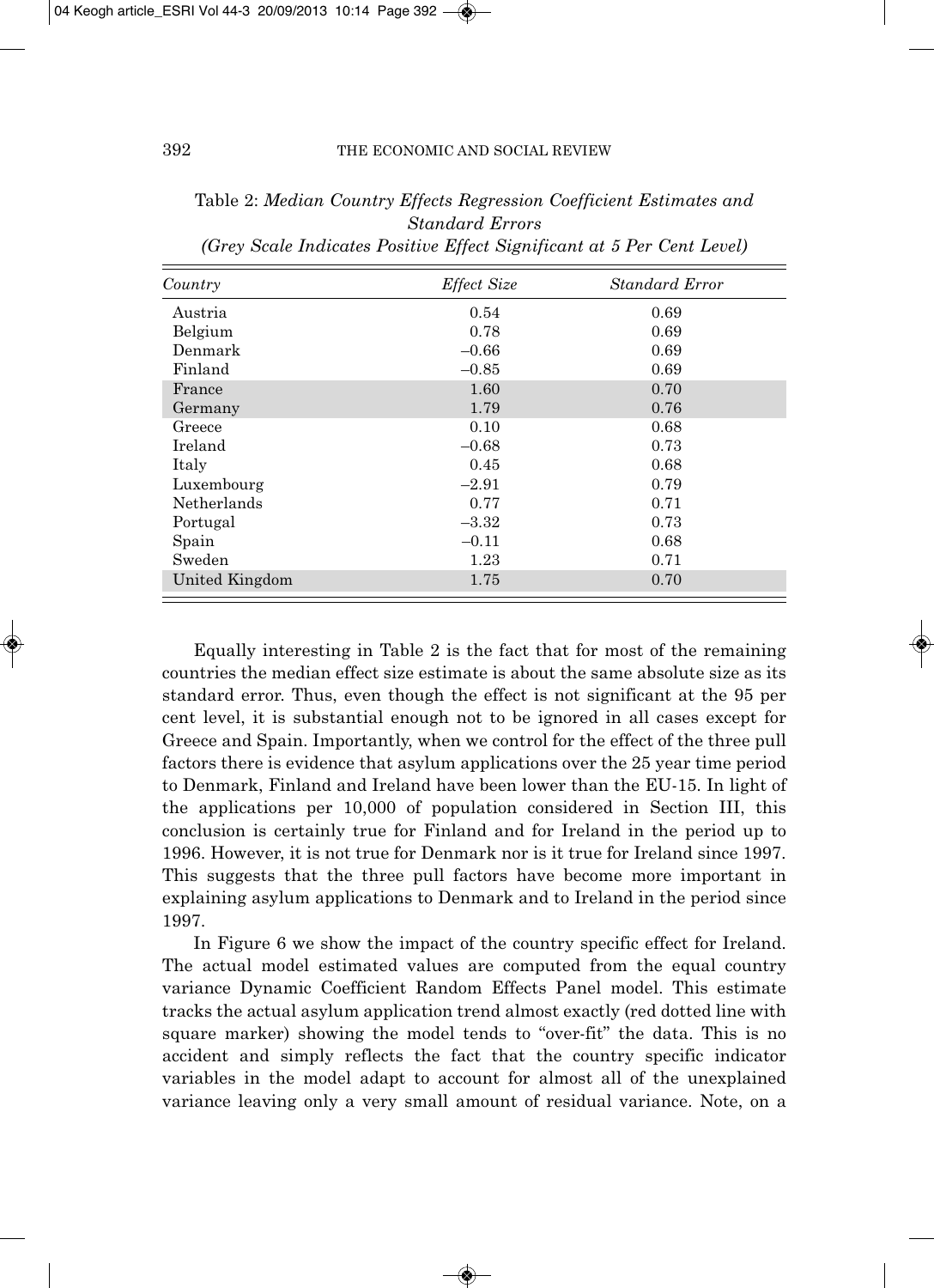

Figure 6: *Model Estimate for Ireland*

purely technical point, the model does not specify an actual country predictor variable (e.g., a particular country's unemployment rate) but only an indicator variable that collects together the country specific component of variance which is estimated directly via the Kalman Filter full likelihood – a facility not available in classical regression.

Also shown (triangle marker) in Figure 6 is the model estimate computed without the geographic effect, that is based on the regression coefficients for the three pull-force factors alone and the overall mean. The difference between these two estimates is the amount of variation in asylum applications directly attributable to the "Ireland" specific effect. In the period up to 1998 and again from 2004 it is clear that the difference between these two estimates is substantial suggesting that asylum applications in Ireland in these periods is explained by factors that are specific to asylum applicants in Ireland (e.g., a preponderance of Romanians and Nigerians). This observation also adds weight to the cautionary note on interpreting country specific recognition rates (UNHCR, 2002) referred to in Section II.

In Table 3 we give the percentage  $\mathbb{R}^2$  value associated with unexplained variation due to the country specific effect for each country – this value reflects the impact of the effect given in Table 2 on the overall country specific asylum application figure. For Germany, France and the UK the  $R^2$  value is fairly high showing that the country specific factors dominate in the three largest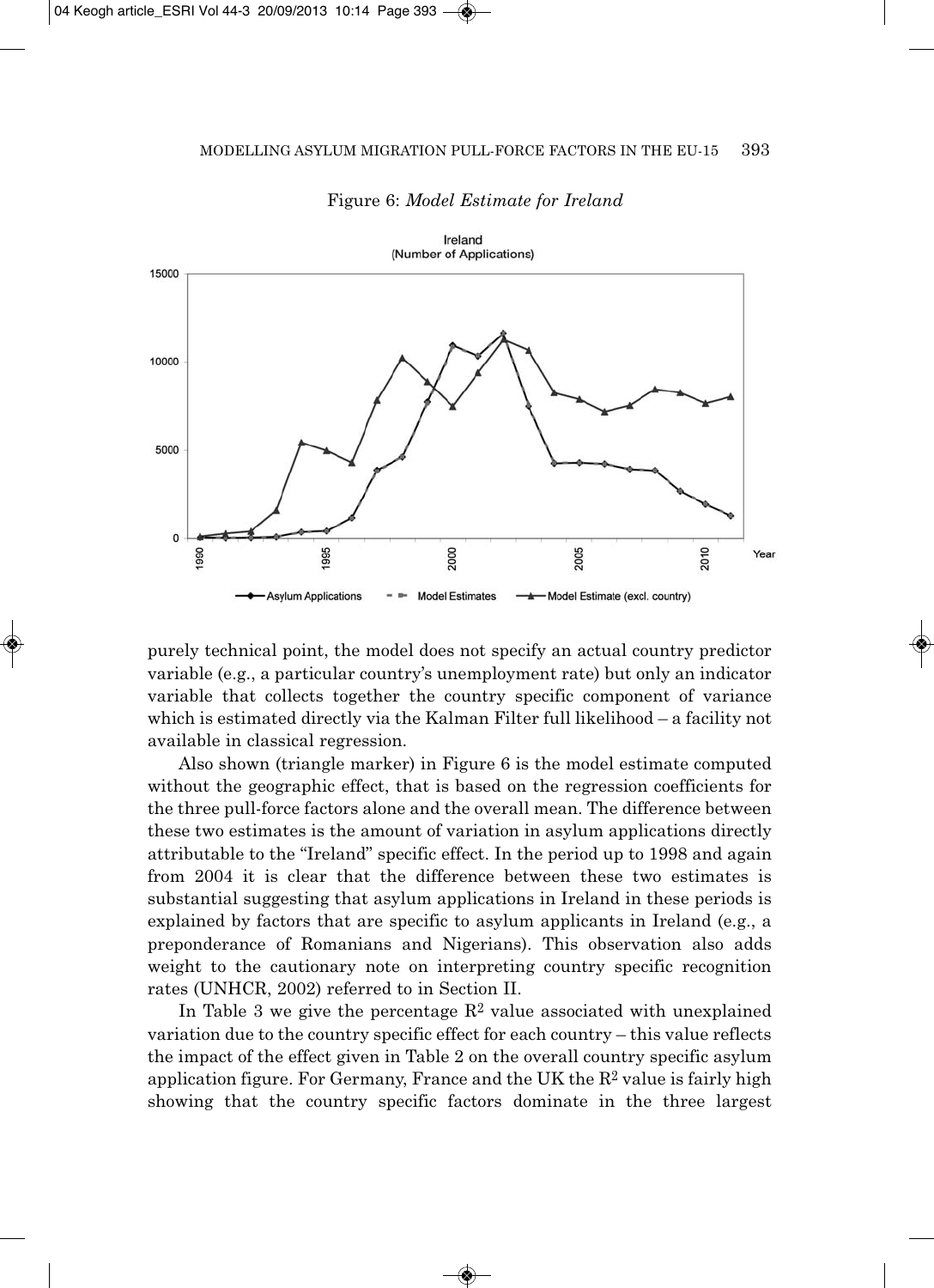countries in the EU-15. In most cases the country specific factors account for around half of the variation and so asylum applications to most EU-15 countries are explained by other factors (i.e., not the three pull factors considered here) specific to that particular EU country. Noticeably for three countries, Finland, Luxembourg and Portugal the  $R<sup>2</sup>$  value is 100 per cent reflective of the fact that there is an inverse country effect correction to the EU-15 mean level dominates as evidenced by the large negative country effect coefficient for these three countries given in Table 2.

| Country        | $R^2$      |
|----------------|------------|
|                | Percentage |
| Austria        | 31.9       |
| Belgium        | 39.2       |
| Denmark        | 52.5       |
| Finland        | 100.0      |
| France         | 58.6       |
| Germany        | 74.6       |
| Greece         | 55.0       |
| Ireland        | 50.6       |
| Italy          | 42.3       |
| Luxembourg     | 100.0      |
| Netherlands    | 51.9       |
| Portugal       | 100.0      |
| Spain          | 32.9       |
| Sweden         | 54.9       |
| United Kingdom | 70.6       |

Table 3: *R2 Values Associated with Unexplained Country Specific Effects*

Given the results in Table 3 it is instructive to contrast Ireland with another country having a smaller percentage  $R^2$  value associated with unexplained variation due to the country specific effects. Figure 7 shows the plot for Spain which has the second lowest  $R<sup>2</sup>$  and an average application level of about 5,500 since 1995, a value roughly similar to Ireland's at about 5,000. As before the "Model Estimate" fit is very good. However, in contrast to the Irish case the "Model Estimate (excluding country)" plot computed using only the three pull-force factors and the overall mean follows the asylum applications trend reasonably well from 1995 to 2008. In this period, the country specific effect for Spain is quite small and the associated country specific  $\mathbb{R}^2$  value is just 6 per cent. This is not surprising given that per capita applications in Spain stay fairly constant about one quarter of the EU-15 level throughout these years. By comparison Ireland's per capita applications range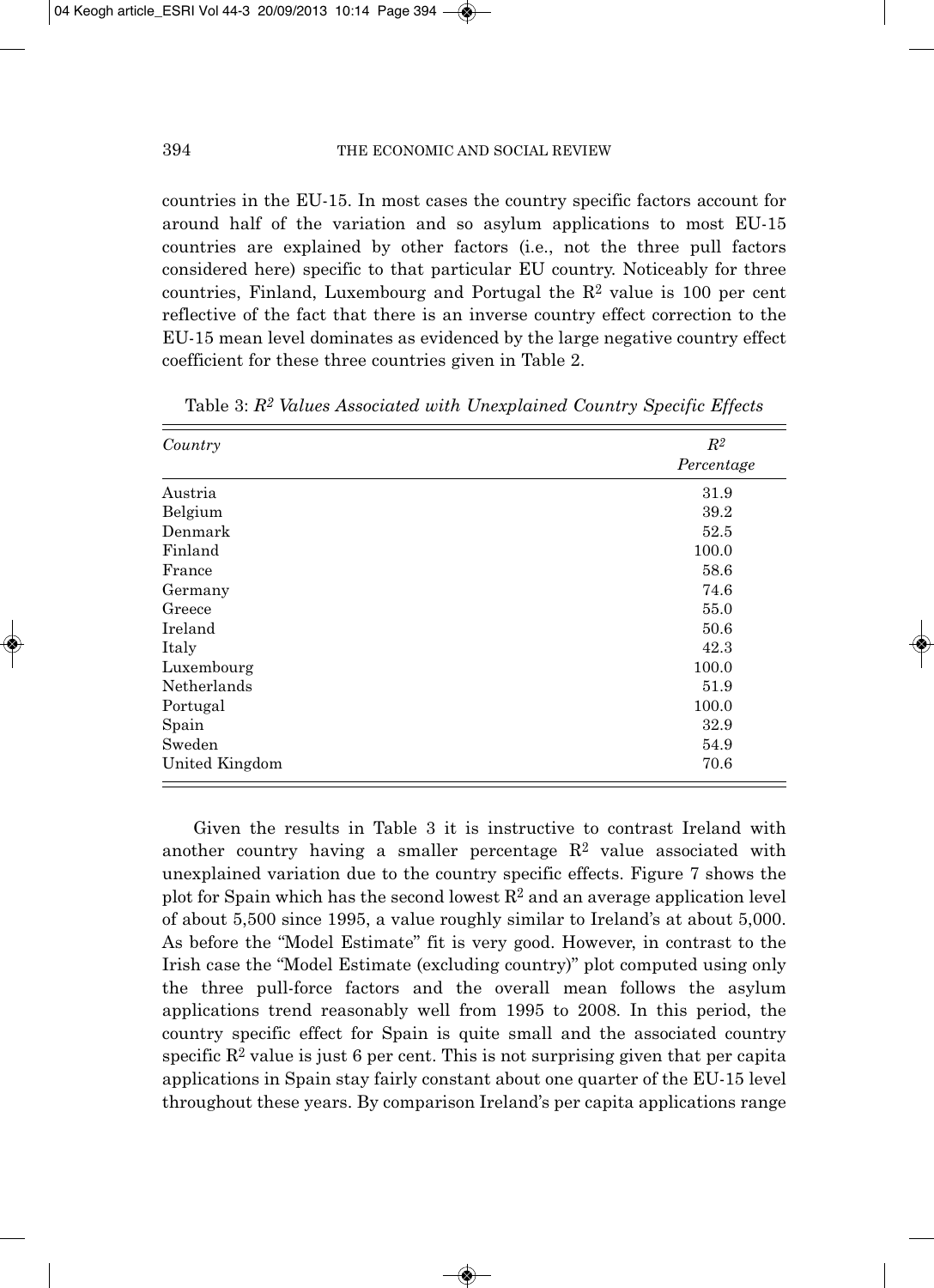from as low as 0.2 to a high of 3.5 times the EU-15 level. Thus, in Ireland's case the influence of country specific factors cannot be overstated while for Spain and indeed Austria and possibly Belgium (see Table 3) based on the country specific  $\mathbb{R}^2$  value, the three pull-factors are more relevant.



Figure 7: *Model Estimate for Spain*

Overall this analysis points to the conclusion that asylum applications at the EU-15 level are explained by the three pull-force factors only in respect of Austria, Spain and possibly Belgium. Outside of these three countries the effect of the three pull-force factors remains relevant but conditions specific to each individual country are just as or even more important. Indeed for Finland, Luxembourg and Portugal it seems likely that the economic, social and administrative pull-force factors considered here are largely irrelevant in determining asylum application numbers. Accordingly, we can generalise the conclusions of Hatton (2004, 2009) and Neuymer (2005a) and say that while economic and policy factors matter, aggregate numbers of asylum seekers coming to Western Europe are determined by country specific factors. From a destination country perspective the implication of this is that explaining asylum applications in terms of other predictors is likely to yield deeper insight when conducted on a country-by-country basis.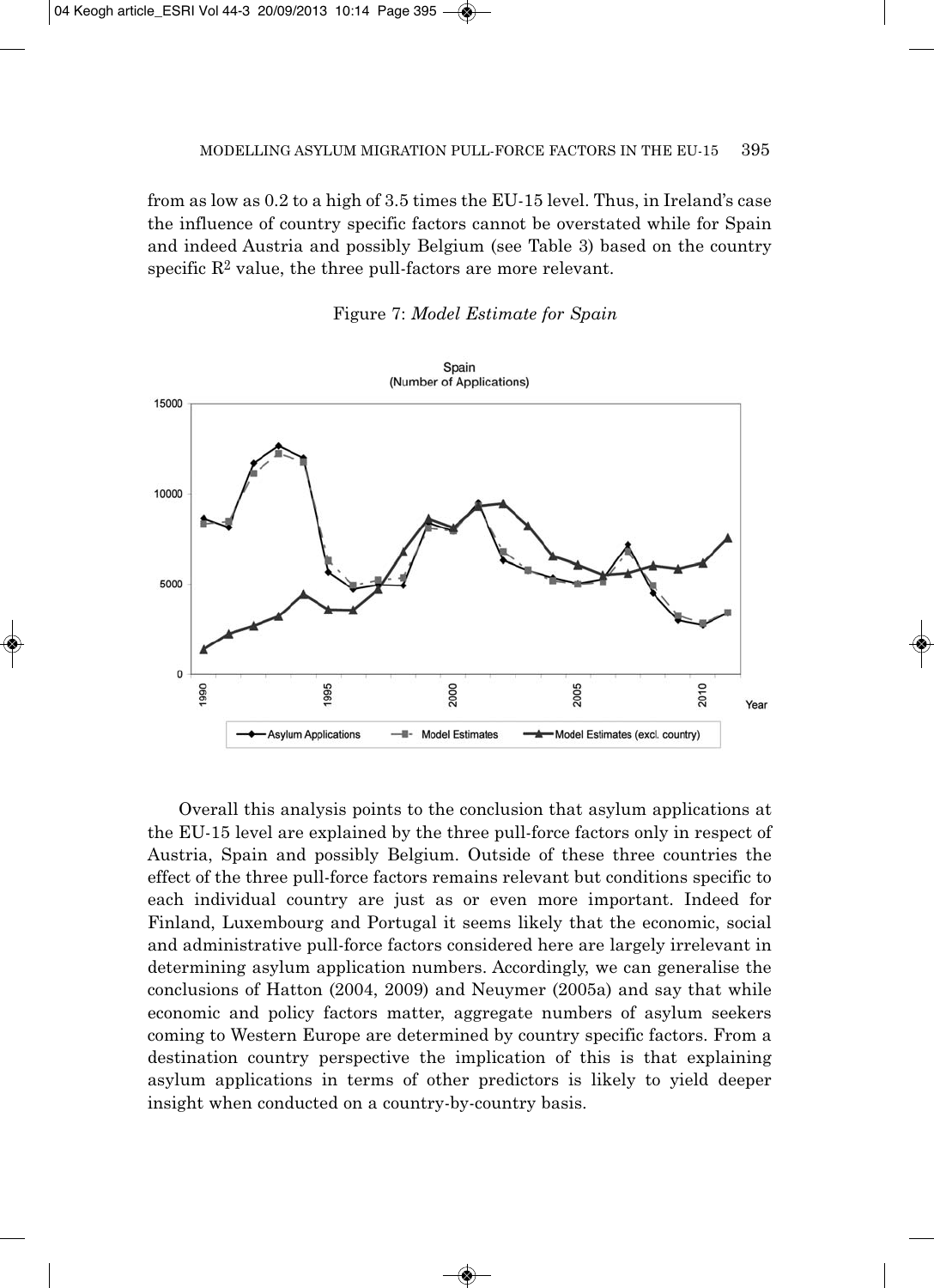### VI CONCLUSIONS

In this article we have re-examined from a destination country perspective only the relationship between asylum application trends across the EU-15 and three key pull-force factors, namely GDP, the recognition rate and refugee stocks. The choice of these three factors as determinants of asylum applications is based on a review of previous studies where these factors are significant predictors. A key drawback of these previous studies is the limited nature of the regression methods used to arrive at estimates and on which to base inferences. In particular, the methods did not or did not fully account for temporal and spatial features in the data. In Section III of this study our exploratory data analysis showed that the underlying features are complex, curvilinear and stochastic in nature. To address this we proposed modelling the relationships using a Dynamic Coefficient Random Effects Panel model and applied the Kalman Filter to estimate the unknown parameters.

The results we obtained from applying the model and the associated insights gained are revealing. First, we gained a new insight into the relative importance of these three pull-force factors in terms of explaining asylum applications to the EU-15. We have been able to show that less than 30 per cent of the overall variation in asylum applications is explained by these three factors and most of the other 70 per cent is due to country specific factors. From a destination country perspective this suggests that further explaining asylum applications will only yield deeper insight when conducted on a country-by-country basis using country specific factors.

Looking at the role of the three pull-force factors we found that both GDP and the recognition rate are substantial and significant predictors of asylum applications. This finding agreed with previous studies. Importantly, we have also been able to show a level shift in the recognition rate in or around 2002. Prior to this rates are higher and the fall after this date we suggest provides evidence that coordinated policies adopted across EU states reduces the flow of asylum seekers. In respect of refugee stock we did not find a significant relationship and this conflicted with previous studies. By way of explanation we suggested that the refugee stock effect is subsumed into the country specific effects in our model.

A key strength of the approach we adopted is that we could measure the country specific effects while controlling for the regression effects of the three main pull-force factors. We found only three countries (Austria, Spain and possibly Belgium) where economic and policy factors alone largely determine aggregate numbers of asylum seekers. However, these aside, country specific factors associated with applicants to a particular country become more relevant in determining aggregate numbers of asylum applications. This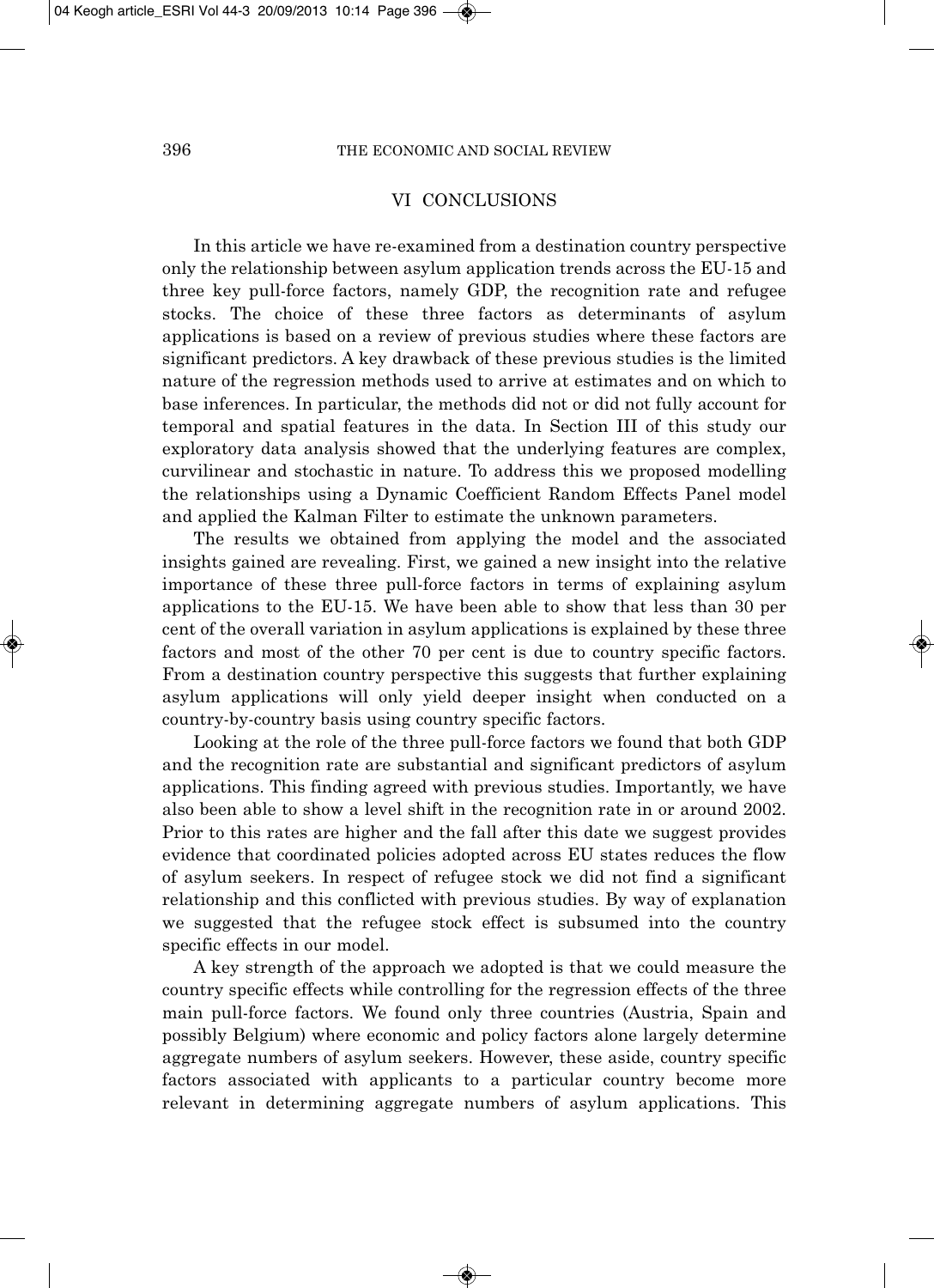reinforces the observation made above that further explaining asylum applications will only yield deeper insight when conducted on a country-bycountry basis using country specific factors. As a consequence we suggest that further research in relation to asylum applications in the EU-15, or indeed widening it to the EEA as a whole, might profitably be conducted on countryby-country basis. Outside the EU-15, however, we mention that reliable data series are very short and this is the key reason why we have restricted our analysis to the EU-15.

### **REFERENCES**

- ANDRIEU, C., A. DOUCET and R. HOLENSTEIN, 2010. "Particle Markov Chain Monte Carlo Methods", *Journal of the Royal Statistical Society Series B*, Vol. 72, No. 3, pp. 269-242.
- APODACA, C., 1998. "Human Rights Abuses: Precursor to Refugee Flight?", *Journal of Refugee Studies*, Vol. 11, No. 1, pp. 80-93.
- BIJAK, J., 2005. "Bayesian Methods in International Migration Forecasting", CEFMR Working Paper, No 6. Warsaw, Poland.
- BRIERLEY, M. J., J. J. FORSTER, J. W. MCDONALD and P. W. F. SMITH, 2008. "Bayesian Estimation of Migration Flows" in J. Raymer and F. Wiilekens (eds.), *International Migration in Europe: Data, Models and Estimates*, New York: Wiley.
- CONGDON, P., 2001. "The Development of Gravity Models for Hospital Patient Flows Under System Change: A Bayesian Modelling Approach", *Health Care Management Science*, Vol. 4, No. 4, pp. 289-304.
- CZAIKA, M., 2009. "The Political Economy of Refugee Migration"*, Journal for National Statistik (Lucius and Lucius, Stuttgart Bd.)*, Vol. 229, No. 6, pp. 803-822.
- CLEVELAND, W. S., 1979. "Robust Locally Weighted Regression and Smoothing Scatterplots", *Journal of the American Statistical Association,* Vol. 74, pp. 829-836.
- DAVENPORT, C., M. H. WILL and POE S. C., 2003. "Sometimes You Just Have to Leave: Domestic Threats and Forced Migration, 1964-1989", *Journal of International Interactions*, Vol. 29, pp. 27-55.
- DE BEER, J., 1997. "The Effect of Uncertainty of Migration on National Population Forecasts: The Case of The Netherlands", *Journal of Official Statistics*, Vol. 13 No.3, pp. 227-243.
- EDMONSTON, B., 1993. "Why Refugees Flee: An Exploratory Analysis of Refugee Emigration Data", National Academy of Sciences, Washington, DC, Unpublished manuscript.
- EUROPEAN COMMISSION, 2003, "Reception Conditions for Asylum Seekers 2003/9/EC", http://eur-lex.europa.eu/LexUriServ/LexUriServ.do?uri=OJ:L:2003: 031:0018:0025:EN:PDF.
- EUROPEAN COMMISSION, 2003, "Right to Family Reunification 2003/86/EC", http://eur-lex.europa.eu/LexUriServ/LexUriServ.do?uri=CELEX:32003L0086:EN: HTML.
- EUROPEAN COMMISSION, 2003, "Dublin Regulation 2003/343/EC", http://eurlex.europa.eu/LexUriServ/LexUriServ.do?uri=OJ:L:2003:050:0001:0010:EN:PDF.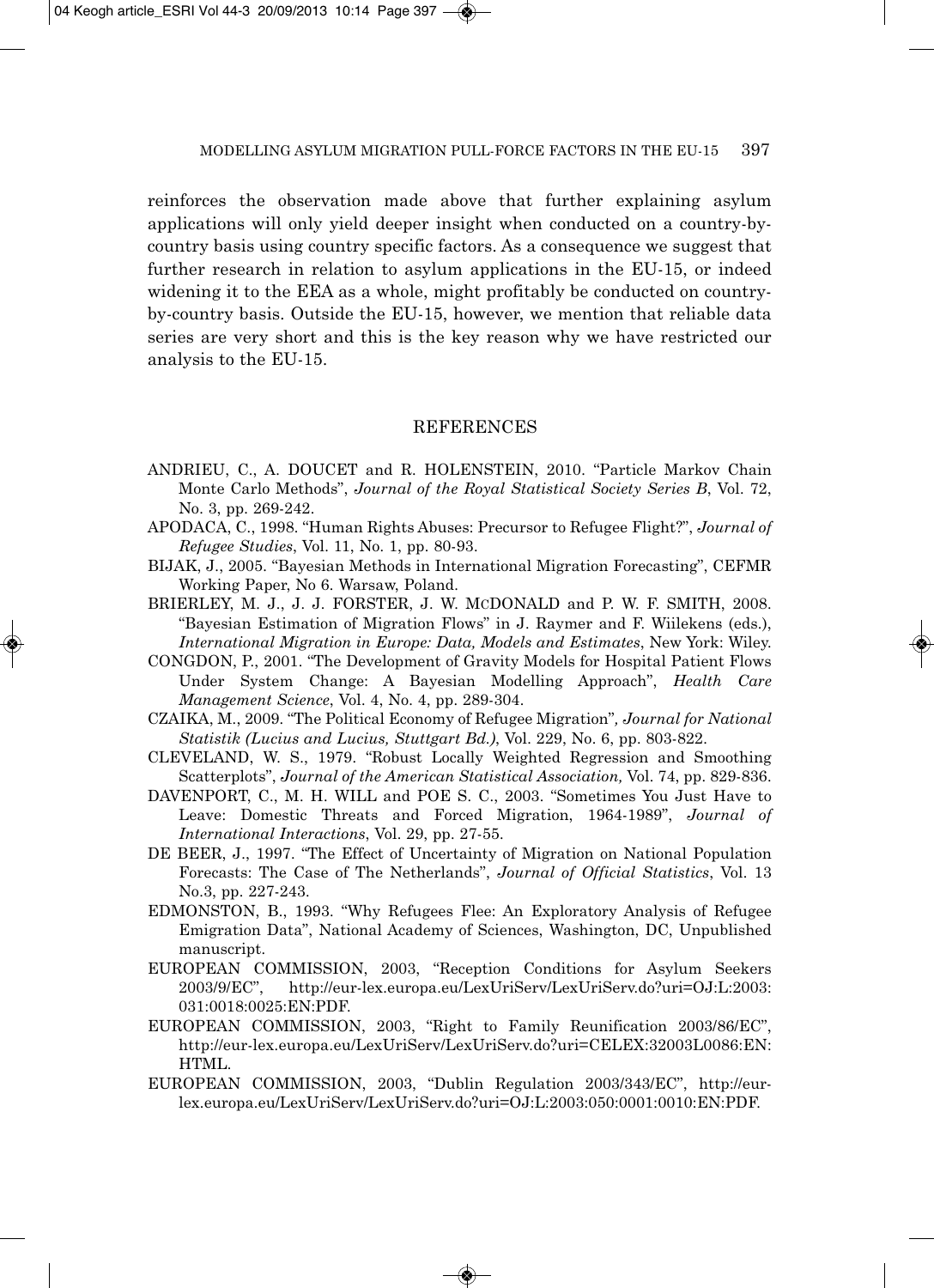- EUROPEAN COMMISSION, 2004. "Qualification Directive 2004/83/EC", http:// eurlex.europa.eu/LexUriServ/LexUriServ.do?uri=CELEX:32004L0083:EN: HTML.
- EUROPEAN COMMISSION, 2005. "Asylum Procedures Directive 2005/85/EC", http://eurlex.europa.eu/LexUriServ/LexUriServ.do?uri=OJ:L:2005:326:0013:0034: EN:PDF.
- EUROPEAN COMMISSION, 2005. "Temporary Protection Directive", http://eurlex.europa.eu/LexUriServ/LexUriServ.do?uri=OJ:L:2001:212:0012:0023: N:PDF.
- EUROPEAN COMMISSION, 2008, "COM 2008 (360)", http://eurlex.europa.eu/ LexUriServ/LexUriServ.do?uri=COM:2008:0360:FIN :EN:PDF.
- FRANZMEYER, F. and H. BRÜKER, 1997. "Europäische Union: Osterweiterung und Arbeitskräftemigration", *DIW Wochenbericht*, Vol. 5., Berlin: Deutsches Institut für Wirtschaftsforschung, pp. 89-96.
- GIBNEY, M., C. APDACA and J. MCCANN, 1993. "Refugee Flows, the Internally Displaced, and Political Violence (1980-1993): An Exploratory Analysis" in A. P. Schmid (ed.), *Whither Refugees? The Refugee Crisis: Problems and Solutions*, Leiden, pp. 45-61.
- GREENE, W. H., 2000. *Econometric Analysis,* 4th edition, New York: Macmillian.
- HARVEY, A. C., 1990. *The Econometric Analysis of Time Series Models*, London: Philip Allen.
- HARVEY, A. C., 1993. *Time Series Models*, USA: MIT Press.
- HATTON, T. J., 2004. "Seeking asylum in Europe", *Journal of Economic Policy*, Vol. 19, No. 1, pp. 5–62.
- HATTON, T. J., 2009. "The Rise and Fall of Asylum: What Happened and Why?", *The Economic Journal*, Vol. 119, pp. F183-F213.
- HOLZER, T., G. SCHNEIDER and T. WIDMER, 2000. "The Impact of Legislative Deterrence Measures on the Number of Asylum Applications in Switzerland (1986- 1995)", *International Migration Review*, Vol. 34, No. 4, pp. 1182-1216.
- HYNDMAN, R. J. and H. BOOTH, 2008. "Stochastic Population Forecasts Using Functional Data Models for Mortality, Fertility And Migration", *International Journal of Fore cast ing*, Vol*.* 24 No. 3, pp. 323-342.
- IHAKA, R. and R. GENTLEMAN, 1996. "*R:* A Language for Data Analysis and Graphics", *Journal of Computational and Graphical Statistics*, Vol. 5, pp. 299-314.
- IGC (Blue Book), 2009. *Asylum Procedures, Report on Policies and Practices in IGC Participating States*, Intergovernmental Consultations on Migration, Asylum and Refugees, Geneva.
- KEYFITZ, N., 1980. Multidimensionality in Population Analysis, Laxenburg, Austria: International Institute for Applied Systems Analysis
- KIBREAB, G., 2004. "Pulling the Wool over the Eyes of Strangers: Refugee Deceit and Trickery in Institutional Settings", *Journal of Refugee Studies*, Vol. 17, No. 1, pp. 1-26.
- KIM, C. and C. R. NELSON, 1999. *State-space Models with Markov Switching*, USA: MIT Press.
- MAYDA, A. M., 2010. "International Migration: A Panel Data Analysis of the Determinants of Bilateral Flows", *Journal of Population Economics,* Vol. 23, No. 4, pp. 1249-1274